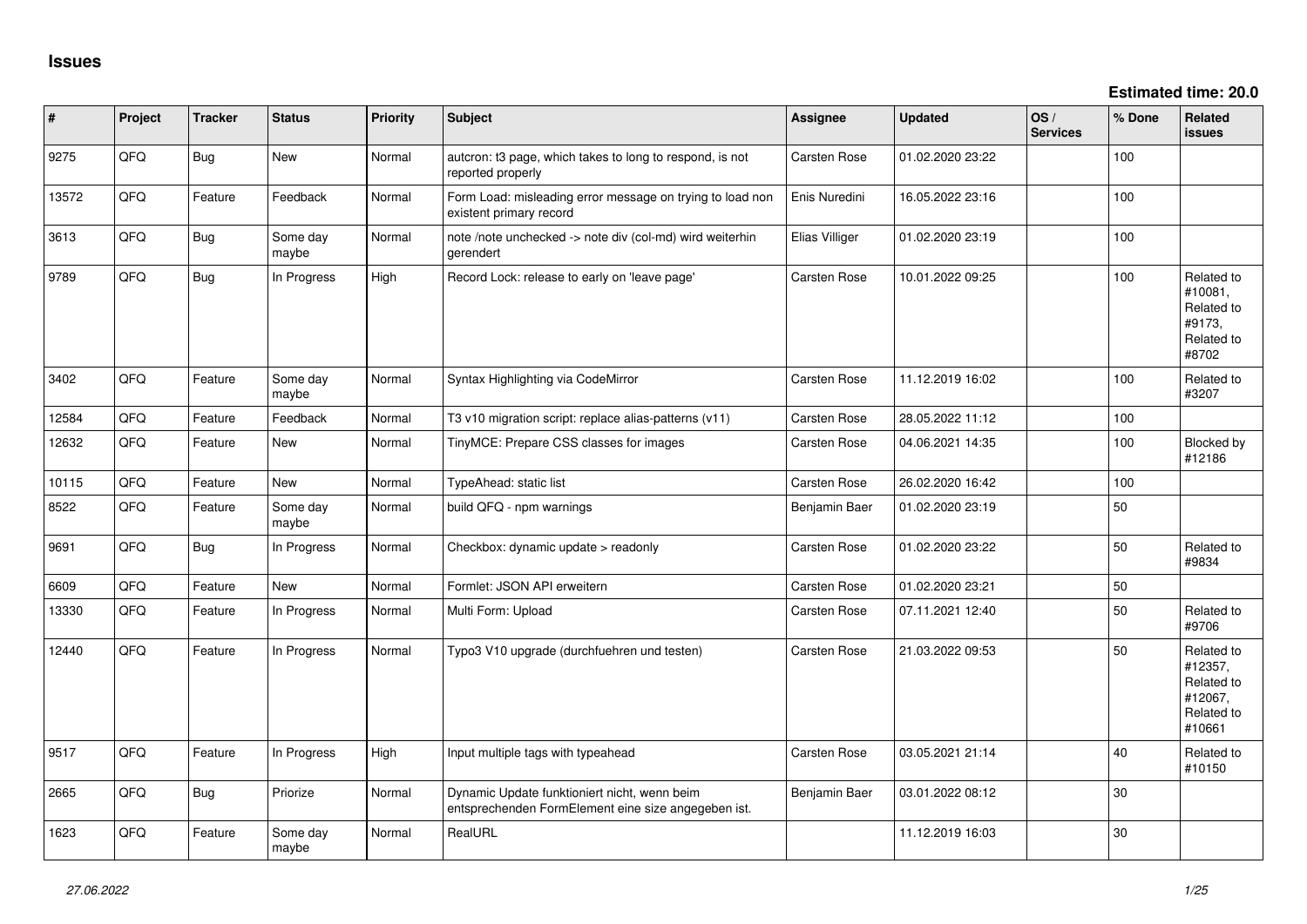| ∦     | Project | <b>Tracker</b> | <b>Status</b>     | <b>Priority</b> | <b>Subject</b>                                                                                                                               | Assignee            | <b>Updated</b>   | OS/<br><b>Services</b> | % Done      | Related<br><b>issues</b>                      |
|-------|---------|----------------|-------------------|-----------------|----------------------------------------------------------------------------------------------------------------------------------------------|---------------------|------------------|------------------------|-------------|-----------------------------------------------|
| 10793 | QFQ     | Feature        | In Progress       | Normal          | <b>Update NPM Packages</b>                                                                                                                   | Carsten Rose        | 07.09.2021 13:25 |                        | 30          |                                               |
| 5576  | QFQ     | <b>Bug</b>     | New               | Normal          | Using MySQL 'DROP' requires privilege - wich is not really<br>necessary.                                                                     | Carsten Rose        | 01.02.2020 23:21 |                        | $\Omega$    |                                               |
| 4651  | QFQ     | <b>Bug</b>     | Some day<br>maybe | Normal          | "Loading document" Modal wird angezeigt bei uzhcd type=2<br>Ansicht                                                                          | Carsten Rose        | 01.02.2020 23:20 |                        | $\Omega$    |                                               |
| 4441  | QFQ     | Bug            | Some day<br>maybe | Normal          | \$ SERVER Vars sollten nur aus dem Store genommen<br>werden - Code entsprechend anpassen.                                                    |                     | 11.12.2019 16:02 |                        | $\Omega$    |                                               |
| 7101  | QFQ     | <b>Bug</b>     | Some day<br>maybe | Normal          | 'form' in SIP and 'report' - breaks                                                                                                          |                     | 01.02.2020 23:20 |                        | $\Omega$    |                                               |
| 5942  | QFQ     | Feature        | Priorize          | Normal          | 'L' and 'type': append to links, generate via '_link' by using<br>'u:' .                                                                     | <b>Carsten Rose</b> | 01.02.2020 10:13 |                        | $\Omega$    |                                               |
| 3567  | QFQ     | Feature        | Some day<br>maybe | Low             | 'Save', 'Close', 'New' als FormElement                                                                                                       |                     | 11.12.2019 16:02 |                        | $\Omega$    |                                               |
| 5768  | QFQ     | <b>Bug</b>     | Some day<br>maybe | Normal          | '{{pageLanguage:T}}' missing if QFQ is called via api                                                                                        | Carsten Rose        | 01.02.2020 23:19 |                        | $\Omega$    |                                               |
| 4092  | QFQ     | <b>Bug</b>     | Some day<br>maybe | Normal          | 1) Logging verbessern wann welches FE warum ausgefuehrt<br>wird, 2) Documentation: Best Practice Template Group                              | <b>Carsten Rose</b> | 01.02.2020 23:19 |                        | $\Omega$    | Related to<br>#3504                           |
| 3267  | QFQ     | Feature        | Some day<br>maybe | Normal          | 2 Forms auf einer Seite: real + Read only                                                                                                    | Carsten Rose        | 11.12.2019 16:03 |                        | $\Omega$    |                                               |
| 12269 | QFQ     | Feature        | <b>New</b>        | Normal          | 2FA - Login                                                                                                                                  | Carsten Rose        | 03.05.2021 20:45 |                        | $\Omega$    |                                               |
| 5548  | QFQ     | Feature        | Some day<br>maybe | Normal          | 801 Textfiles/Scriptfiles als Thumbnail                                                                                                      | Carsten Rose        | 07.03.2022 16:26 |                        | $\Omega$    |                                               |
| 12544 | QFQ     | Feature        | New               | High            | a) ' AS _link' new also as ' AS _format', b) sortierung via<br>'display: none;', c) '_format' benoeitgt nicht zwingend<br>u/U/p/m/z/d        | Carsten Rose        | 14.12.2021 16:03 |                        | $\mathbf 0$ |                                               |
| 3666  | QFQ     | Feature        | Some day<br>maybe | Normal          | a) Performance Messung: mysql_real_escape_string() im<br>Vergleich zu str replace(), b) doppeltes Aufrufen von<br>mysql_real_escape_string() | Carsten Rose        | 11.12.2019 16:02 |                        | $\Omega$    |                                               |
| 12038 | QFQ     | Feature        | New               | Normal          | a) STORE_VAR: filenameOnlyStripUniq, b) SP:<br>QSTRIPUNIQ()                                                                                  |                     | 17.02.2021 23:55 |                        | $\Omega$    |                                               |
| 11535 | QFQ     | Feature        | <b>New</b>        | Normal          | Ability to create SQL columns in frontend QFQ forms                                                                                          |                     | 17.11.2020 12:11 |                        | $\mathbf 0$ |                                               |
| 11715 | QFQ     | Bug            | New               | Normal          | acceptZeroAsRequired and requiredOffButMark do not<br>coincide                                                                               |                     | 08.12.2020 12:13 |                        | $\Omega$    |                                               |
| 3942  | QFQ     | Feature        | Some day<br>maybe | Normal          | Action Elemente: neu generierte IDs via FE weitergeben                                                                                       | Carsten Rose        | 11.12.2019 16:03 |                        | $\Omega$    | Related to<br>#3941                           |
| 12412 | QFQ     | Feature        | <b>New</b>        | Normal          | Action/Escape qualifier 'e' (empty), '0': if given, an empty<br>string (or '0') will be treated as 'not found'                               | Carsten Rose        | 08.05.2021 09:40 |                        | $\Omega$    | Related to<br>#12413,<br>Related to<br>#10012 |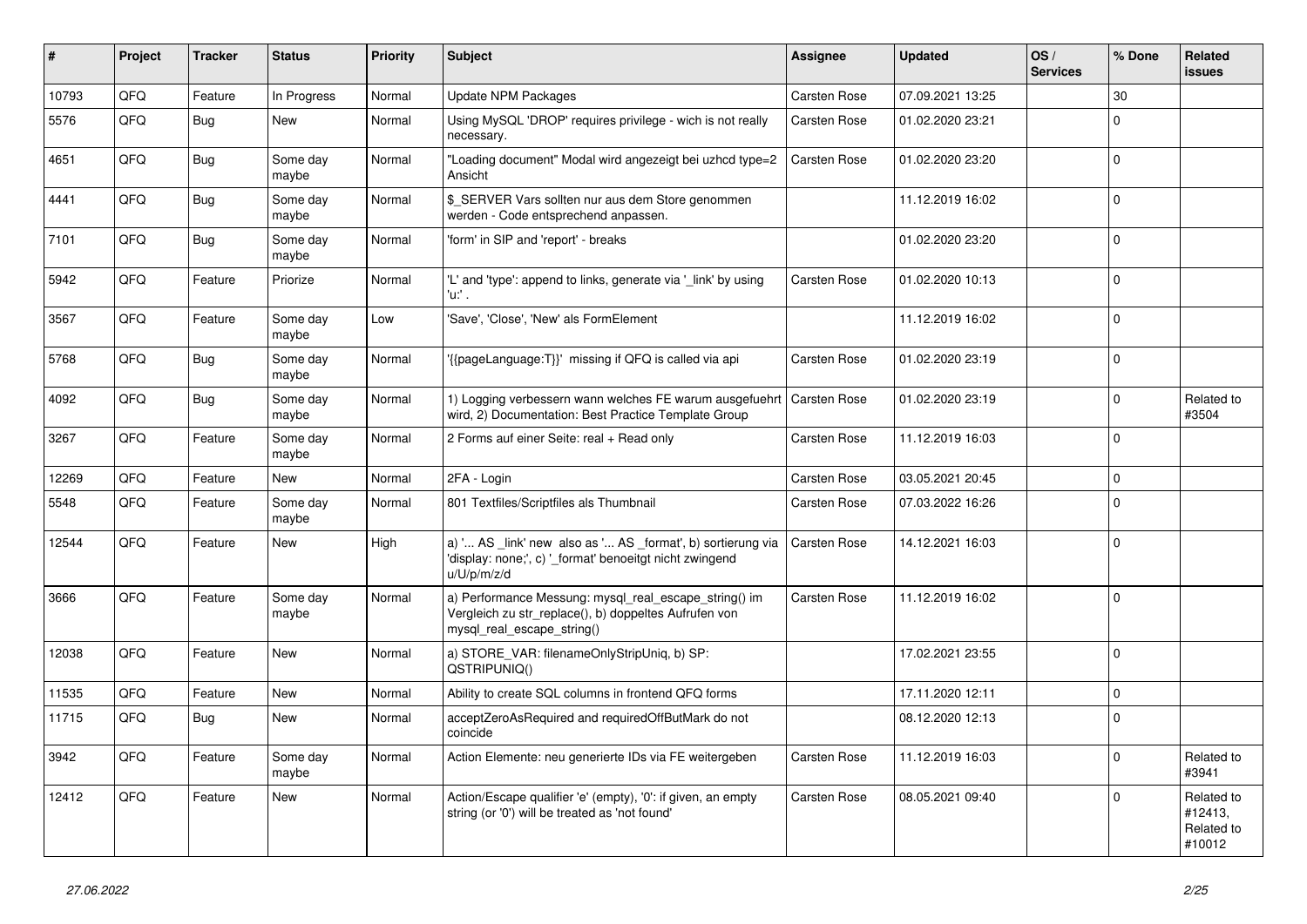| #     | Project | <b>Tracker</b> | <b>Status</b>     | <b>Priority</b> | <b>Subject</b>                                                         | <b>Assignee</b> | <b>Updated</b>   | OS/<br><b>Services</b> | % Done      | Related<br>issues                                                                                                                                                     |
|-------|---------|----------------|-------------------|-----------------|------------------------------------------------------------------------|-----------------|------------------|------------------------|-------------|-----------------------------------------------------------------------------------------------------------------------------------------------------------------------|
| 5131  | QFQ     | Feature        | New               | Normal          | Activate Spin Gear ('wait/busy' indicator) via LINK attribute          | Carsten Rose    | 01.02.2020 23:21 |                        | 0           |                                                                                                                                                                       |
| 7342  | QFQ     | Feature        | New               | Normal          | add content = hide_this                                                | Carsten Rose    | 01.02.2020 23:21 |                        | 0           |                                                                                                                                                                       |
| 10979 | QFQ     | Feature        | New               | Normal          | Ajax Calls an API - dataReport                                         | Carsten Rose    | 11.05.2022 12:15 |                        | $\mathbf 0$ |                                                                                                                                                                       |
| 8962  | QFQ     | Feature        | New               | High            | allow for form fields with identical names                             | Carsten Rose    | 03.05.2021 21:14 |                        | 0           |                                                                                                                                                                       |
| 14320 | QFQ     | Feature        | ToDo              | Normal          | Allow specific HTML Tags and Attributes: general, TinyMCE              | Enis Nuredini   | 17.06.2022 10:44 |                        | 0           | Related to<br>#12664,<br>Related to<br>#12039,<br>Related to<br>#11702,<br>Related to<br>#7239,<br>Related to<br>#3708,<br>Related to<br>#3646,<br>Related to<br>#880 |
| 9281  | QFQ     | <b>Bug</b>     | Some day<br>maybe | Normal          | Allow STRICT_TRANS_TABLES                                              | Carsten Rose    | 02.01.2021 18:43 |                        | 0           |                                                                                                                                                                       |
| 3848  | QFQ     | Feature        | Some day<br>maybe | High            | Antivirus check fuer Upload files in qfq?                              | Carsten Rose    | 03.05.2021 21:14 |                        | 0           | Related to<br>#4131                                                                                                                                                   |
| 12119 | QFQ     | Feature        | New               | Normal          | AS paged: error message missing if there ist no 'r' argument.          | Carsten Rose    | 03.05.2021 20:51 |                        | 0           |                                                                                                                                                                       |
| 14077 | QFQ     | <b>Bug</b>     | New               | Normal          | As _link: Attribute 'class' missing by r:1 and r:3 - but should<br>set | Carsten Rose    | 28.05.2022 11:02 |                        | 0           | Related to<br>#5342,<br>Related to<br>#4343                                                                                                                           |
| 13945 | QFQ     | Feature        | New               | Normal          | As _link: content before/after link                                    | Enis Nuredini   | 28.05.2022 11:01 |                        | $\mathbf 0$ | Related to<br>#12262                                                                                                                                                  |
| 14233 | QFQ     | Bug            | New               | Normal          | AS _link: question - HTML is not rendered                              | Carsten Rose    | 28.05.2022 11:02 |                        | 0           |                                                                                                                                                                       |
| 3947  | QFQ     | Feature        | Some day<br>maybe | Normal          | Attack detectect: logout current user                                  | Carsten Rose    | 11.12.2019 16:03 |                        | 0           | Related to<br>#5458,<br>Related to<br>#6299                                                                                                                           |
| 6299  | QFQ     | Feature        | Some day<br>maybe | Normal          | Attack detection: log table with invalid SIP access                    |                 | 11.12.2019 16:02 |                        | $\mathbf 0$ | Related to<br>#3947                                                                                                                                                   |
| 11522 | QFQ     | <b>Bug</b>     | New               | Normal          | Aus/Einblenden von Reitern                                             |                 | 13.11.2020 14:58 |                        | 0           |                                                                                                                                                                       |
| 10890 | QFQ     | <b>Bug</b>     | New               | Normal          | AutoCron hangs                                                         |                 | 20.07.2020 13:56 |                        | 0           |                                                                                                                                                                       |
| 4250  | QFQ     | Feature        | New               | Normal          | AutoCron in QFQ via PHP                                                | Carsten Rose    | 01.02.2020 23:21 |                        | 0           | Related to<br>#3292,<br>Related to<br>#3291                                                                                                                           |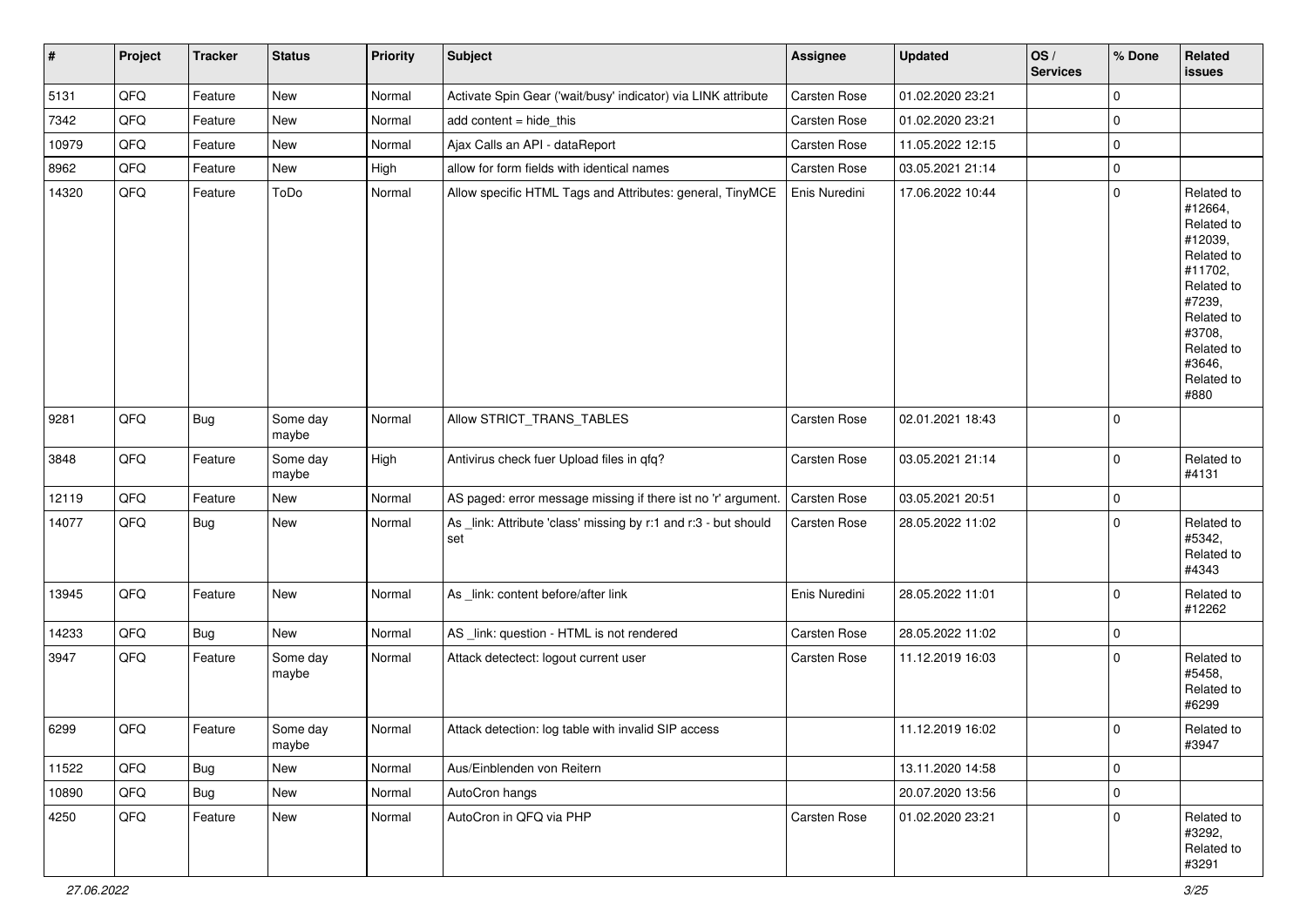| ∥ #   | Project | <b>Tracker</b> | <b>Status</b>     | <b>Priority</b> | <b>Subject</b>                                                                                                      | <b>Assignee</b>     | <b>Updated</b>   | OS/<br><b>Services</b> | % Done      | Related<br><b>issues</b>                      |
|-------|---------|----------------|-------------------|-----------------|---------------------------------------------------------------------------------------------------------------------|---------------------|------------------|------------------------|-------------|-----------------------------------------------|
| 12146 | QFQ     | Feature        | <b>New</b>        | Normal          | Autocron Job: Anzeigen wann der naechste Job ausgefuehrt   Carsten Rose<br>wird, resp das er nicht ausgefuehrt wird |                     | 15.03.2021 15:23 |                        | $\mathbf 0$ |                                               |
| 3291  | QFQ     | Feature        | Some day<br>maybe | Normal          | AutoCron websiteToken                                                                                               | Carsten Rose        | 11.12.2019 16:02 |                        | $\mathbf 0$ | Related to<br>#4250                           |
| 8431  | QFQ     | Bug            | <b>New</b>        | High            | autocron.php with wrong path                                                                                        | Carsten Rose        | 03.05.2021 21:14 |                        | $\mathbf 0$ |                                               |
| 13647 | QFQ     | Bug            | <b>New</b>        | Normal          | Autofocus funktioniert nicht auf Chrome                                                                             | Benjamin Baer       | 19.03.2022 17:44 |                        | $\Omega$    |                                               |
| 7452  | QFQ     | Feature        | Some day<br>maybe | Normal          | automate deployment new QFQ version                                                                                 | Carsten Rose        | 16.09.2021 15:10 |                        | $\mathbf 0$ |                                               |
| 13608 | QFQ     | Feature        | Some day<br>maybe | Normal          | Automatic Browser Language Redirect                                                                                 | Enis Nuredini       | 17.06.2022 08:35 |                        | $\mathbf 0$ |                                               |
| 12452 | QFQ     | Feature        | Priorize          | Normal          | BaseURL: alsways with '/' at the end                                                                                | Carsten Rose        | 19.06.2022 13:45 |                        | $\Omega$    | Related to<br>#10782                          |
| 9346  | QFQ     | Feature        | Priorize          | Normal          | beforeSave: check if an upload is given                                                                             | Carsten Rose        | 11.06.2021 21:18 |                        | $\mathbf 0$ |                                               |
| 3782  | QFQ     | Bug            | Priorize          | Normal          | Bei fehlerhafter Eingabe (z.B. Datum) sollte das erwartete<br>Format angezeigt werden                               | Carsten Rose        | 01.02.2020 10:13 |                        | $\mathsf 0$ |                                               |
| 7106  | QFQ     | Feature        | Some day<br>maybe | Normal          | Beispiel Nummerierung von Rows in Report                                                                            |                     | 11.12.2019 16:01 |                        | $\mathbf 0$ |                                               |
| 7105  | QFQ     | Feature        | Some day<br>maybe | Normal          | Beispiel wie man in einer zweiten Tabelle speichert.                                                                |                     | 11.12.2019 16:01 |                        | $\mathbf 0$ |                                               |
| 6288  | QFQ     | Feature        | Some day<br>maybe | Normal          | Best Practice: Erklaeren wie man ein Formular ganz in<br>'weiss' erstellen kann                                     |                     | 11.12.2019 16:02 |                        | $\Omega$    |                                               |
| 11630 | QFQ     | Bug            | Feedback          | High            | Bitte check ob CALL() in 20.11.0 noch so funktioniert wie in<br>20.4.1                                              | Enis Nuredini       | 28.05.2022 13:45 |                        | $\mathbf 0$ | Related to<br>#11325                          |
| 4194  | QFQ     | Feature        | In Progress       | Normal          | Bootstrap 4 ist jetzt offiziel                                                                                      |                     | 03.05.2021 20:47 |                        | $\pmb{0}$   | Related to<br>#10114                          |
| 5783  | QFQ     | Feature        | Some day<br>maybe | Normal          | <b>BPMN View/Edit</b>                                                                                               |                     | 11.12.2019 16:02 |                        | $\mathbf 0$ |                                               |
| 12546 | QFQ     | <b>Bug</b>     | Feedback          | Normal          | Branch 'Development' - Unit Tests mit dirty workaround<br>angepasst                                                 | Carsten Rose        | 19.03.2022 17:48 |                        | $\Omega$    |                                               |
| 8520  | QFQ     | Feature        | Some day<br>maybe | Normal          | Bring QFQ to Composer                                                                                               | Carsten Rose        | 16.09.2021 15:10 |                        | $\mathsf 0$ |                                               |
| 11893 | QFQ     | Feature        | <b>New</b>        | High            | Broken SIP: a) only report one time, b) only report in main<br>column                                               | Carsten Rose        | 12.05.2021 12:13 |                        | $\mathbf 0$ | Related to<br>#12532,<br>Related to<br>#14187 |
| 9958  | QFQ     | Bug            | Priorize          | Normal          | Broken subrecord query: no error message                                                                            | <b>Carsten Rose</b> | 05.02.2021 15:15 |                        | $\mathbf 0$ |                                               |
| 9177  | QFQ     | Bug            | <b>New</b>        | Normal          | Bug? QFQ tries to save an action FE, which has real<br>existing column name                                         | Carsten Rose        | 01.02.2020 23:22 |                        | $\mathbf 0$ |                                               |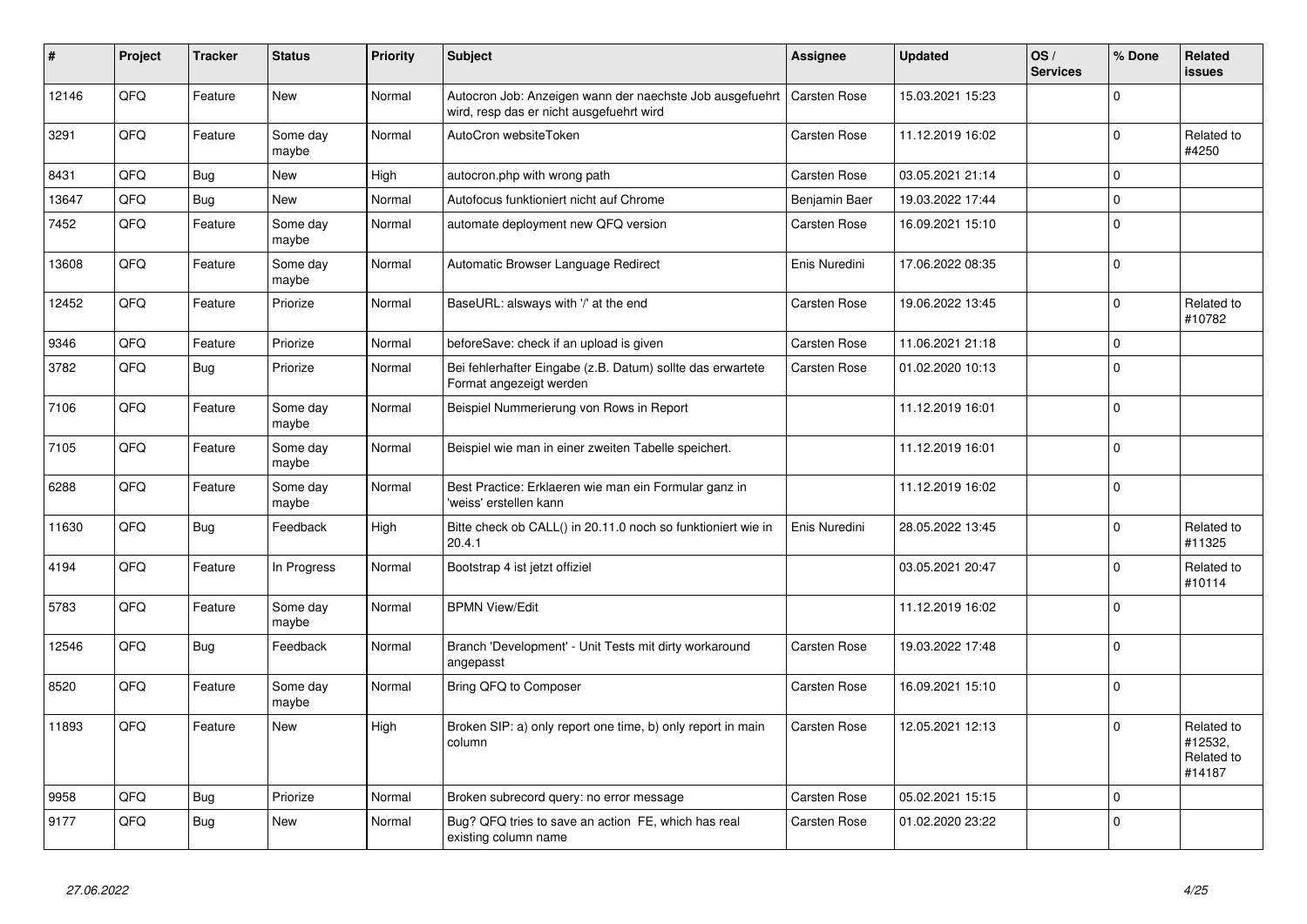| ∦     | Project | <b>Tracker</b> | <b>Status</b>     | <b>Priority</b> | <b>Subject</b>                                                                                                                | <b>Assignee</b>     | <b>Updated</b>   | OS/<br><b>Services</b> | % Done      | Related<br><b>issues</b>                        |
|-------|---------|----------------|-------------------|-----------------|-------------------------------------------------------------------------------------------------------------------------------|---------------------|------------------|------------------------|-------------|-------------------------------------------------|
| 10716 | QFQ     | Feature        | Some day<br>maybe | Normal          | Business Logic mit Externen Skripten                                                                                          | <b>Carsten Rose</b> | 16.09.2021 15:10 |                        | $\Omega$    | Related to<br>#10713.<br>Related to<br>#8217    |
| 9781  | QFQ     | Feature        | <b>New</b>        | Normal          | Button: CSS class to make buttons smaller                                                                                     | Carsten Rose        | 01.02.2020 23:22 |                        | $\mathbf 0$ |                                                 |
| 13467 | QFQ     | Feature        | New               | Normal          | ChangeLog Generator                                                                                                           | Carsten Rose        | 19.03.2022 17:46 |                        | $\Omega$    | Related to<br>#11460                            |
| 13451 | QFQ     | Bug            | <b>New</b>        | Normal          | Character Counter / Max Character: Problem in Safari                                                                          | <b>Carsten Rose</b> | 15.04.2022 17:18 |                        | $\Omega$    |                                                 |
| 12474 | QFQ     | Feature        | <b>New</b>        | Normal          | Check BaseConfigURL if it is given and the the last char is '/'                                                               | <b>Carsten Rose</b> | 03.05.2021 20:45 |                        | $\mathbf 0$ |                                                 |
| 9853  | QFQ     | Feature        | New               | Normal          | Check das SQL / QFQ / Mail Logfile geschrieben wird                                                                           |                     | 09.01.2020 11:15 |                        | $\mathbf 0$ |                                                 |
| 9669  | QFQ     | Bug            | Some day<br>maybe | Normal          | Checkbox / Template Group: radio/checkbox visible broken<br>after 'add'                                                       | Carsten Rose        | 16.06.2021 13:47 |                        | $\mathbf 0$ | Related to<br>#8091                             |
| 11752 | QFQ     | Bug            | New               | Normal          | checkbox renders multiple input elements with same name                                                                       | Carsten Rose        | 17.12.2020 14:58 |                        | 0           | Related to<br>#11750                            |
| 12163 | QFQ     | Feature        | <b>New</b>        | Normal          | Checkbox: table wrap                                                                                                          | Carsten Rose        | 03.05.2021 20:51 |                        | $\mathbf 0$ |                                                 |
| 11057 | QFQ     | Bug            | New               | High            | Checkboxes ohne span.checkmark im Report werden<br>ausgeblendet                                                               | Benjamin Baer       | 03.05.2021 21:12 |                        | $\Omega$    | Related to<br>#11039                            |
| 12476 | QFQ     | Feature        | <b>New</b>        | Normal          | clearMe: a) should trigger 'dirty', b) sticky on textarea resize                                                              | Benjamin Baer       | 04.01.2022 08:40 |                        | $\mathbf 0$ | Related to<br>#9528                             |
| 6870  | QFQ     | Feature        | Priorize          | Normal          | Click on '_link' triggers an API call                                                                                         | Benjamin Baer       | 03.01.2022 08:25 |                        | $\mathbf 0$ |                                                 |
| 4420  | QFQ     | Feature        | Some day<br>maybe | Normal          | Client: Local Storage - store the changes of a form, local in<br>the browser.                                                 | Benjamin Baer       | 11.12.2019 16:02 |                        | $\Omega$    |                                                 |
| 6715  | QFQ     | Feature        | Some day<br>maybe | Normal          | Code-Refactoring: dbArray vereinheitlichen                                                                                    | Carsten Rose        | 11.12.2019 16:02 |                        | $\Omega$    |                                                 |
| 7102  | QFQ     | Feature        | New               | Normal          | Comment sign in report: '#' and '--'                                                                                          | Carsten Rose        | 01.02.2020 23:21 |                        | $\mathbf 0$ |                                                 |
| 4279  | QFQ     | Bug            | Some day<br>maybe | High            | config.linkVars lost                                                                                                          | Carsten Rose        | 03.05.2021 21:14 |                        | 0           |                                                 |
| 3349  | QFQ     | Bug            | Some dav<br>maybe | Normal          | config.qfq.ini: a) vertraegt keine '=' im Value (z.B. Passwort),<br>b) Values sollten in ticks einschliessbar sein (spaces, ) | Carsten Rose        | 11.12.2019 16:02 |                        | $\mathbf 0$ |                                                 |
| 8082  | QFQ     | Feature        | Priorize          | High            | Contact form without saving record                                                                                            | Carsten Rose        | 07.12.2021 15:20 |                        | $\Omega$    | Related to<br>#8587,<br><b>Blocks</b><br>#11850 |
| 12714 | QFQ     | <b>Bug</b>     | New               | Normal          | Conversion of GIF to PDF broken when GIF contains Alpha.                                                                      | Carsten Rose        | 19.03.2022 17:49 |                        | $\mathbf 0$ |                                                 |
| 4650  | QFQ     | Feature        | Some day<br>maybe | Normal          | Convert html to doc/rtf                                                                                                       | Carsten Rose        | 01.02.2020 23:20 |                        | 0           | Related to<br>#10704                            |
| 12327 | QFO     | <b>Bug</b>     | New               | Normal          | Copy to clipboard: Glyphicon can not be changed                                                                               | Carsten Rose        | 27.12.2021 17:59 |                        | $\mathbf 0$ |                                                 |
| 12330 | QFG     | Feature        | New               | Normal          | Copy to input field / text area / TinyMCE                                                                                     | Carsten Rose        | 07.04.2021 09:01 |                        | $\mathbf 0$ |                                                 |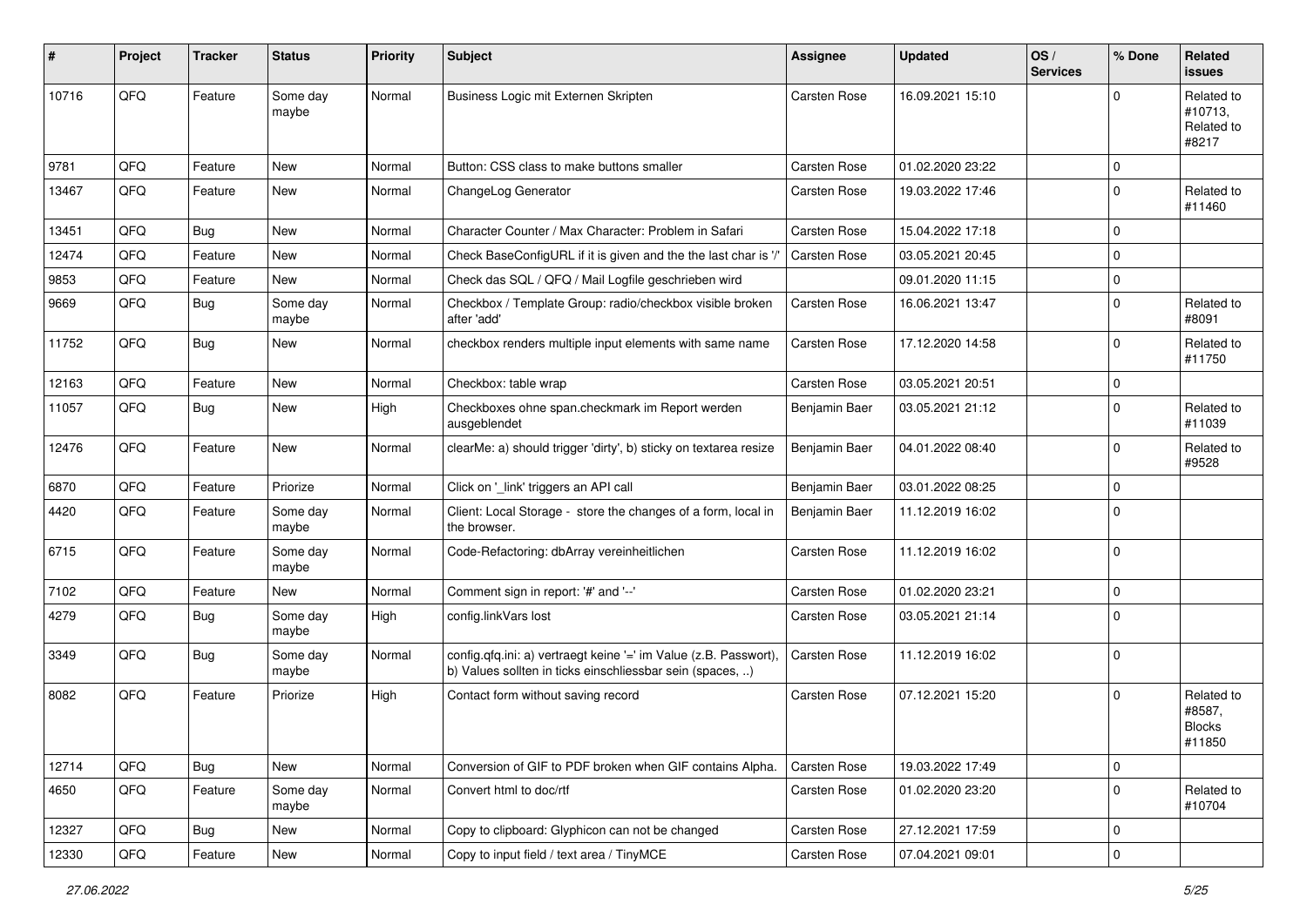| #     | Project | <b>Tracker</b> | <b>Status</b>              | <b>Priority</b> | <b>Subject</b>                                                                                                                                                | <b>Assignee</b>     | <b>Updated</b>   | OS/<br><b>Services</b> | % Done      | Related<br>issues    |
|-------|---------|----------------|----------------------------|-----------------|---------------------------------------------------------------------------------------------------------------------------------------------------------------|---------------------|------------------|------------------------|-------------|----------------------|
| 8089  | QFQ     | Feature        | New                        | Normal          | Copy/Paste for FormElements                                                                                                                                   | Carsten Rose        | 01.02.2020 23:22 |                        | $\Omega$    |                      |
| 10738 | QFQ     | Feature        | Some day<br>maybe          | Normal          | CORS headers for external API requests                                                                                                                        |                     | 10.06.2020 14:00 |                        | $\Omega$    |                      |
| 13843 | QFQ     | Feature        | <b>New</b>                 | Normal          | Create JWT via QFQ                                                                                                                                            | Carsten Rose        | 19.03.2022 17:42 |                        | $\mathbf 0$ |                      |
| 13841 | QFQ     | Feature        | New                        | Normal          | Create PDF via iText - evaluate                                                                                                                               | Carsten Rose        | 19.03.2022 17:42 |                        | 0           |                      |
| 9136  | QFQ     | Feature        | New                        | Normal          | Create ZIP files with dynamic PDFs                                                                                                                            | Carsten Rose        | 01.02.2020 23:22 |                        | $\mathbf 0$ |                      |
| 3990  | QFQ     | Feature        | Some day<br>maybe          | High            | custom class definition: add space automatically                                                                                                              | Carsten Rose        | 03.05.2021 21:14 |                        | $\mathbf 0$ |                      |
| 4719  | QFQ     | Feature        | Some day<br>maybe          | Normal          | Custom Message in Client in case of 'Browser tab close,<br>modification will be lost'                                                                         |                     | 01.02.2020 23:20 |                        | $\mathbf 0$ |                      |
| 12337 | QFQ     | Feature        | Some day<br>maybe          | Normal          | Database.php: better caching                                                                                                                                  | Carsten Rose        | 16.09.2021 15:10 |                        | $\Omega$    |                      |
| 13767 | QFQ     | <b>Bug</b>     | Feedback                   | Normal          | date/time-picker: required shows up/down button orange                                                                                                        | Enis Nuredini       | 16.05.2022 23:16 |                        | $\mathbf 0$ |                      |
| 14303 | QFQ     | Bug            | ToDo                       | Normal          | datetime broken with picker                                                                                                                                   | Enis Nuredini       | 17.06.2022 09:02 |                        | $\Omega$    | Related to<br>#12630 |
| 6992  | QFQ     | Feature        | Some day<br>maybe          | Normal          | DB exception: Syntax Highlight                                                                                                                                |                     | 11.12.2019 16:01 |                        | $\Omega$    | Related to<br>#5450  |
| 4627  | QFQ     | Feature        | Some day<br>maybe          | Normal          | dbupdate: all tables - check 'create', 'modified' if it is possible<br>to change to default 'CURRENT_TIMESTAMP' and modified<br>'ON UPDATE CURRENT_TIMESTAMP' |                     | 01.02.2020 23:20 |                        | l O         |                      |
| 3130  | QFQ     | <b>Bug</b>     | Some day<br>maybe          | Normal          | Debug Info's nicht korrekt nach 'New > Save'.                                                                                                                 | Carsten Rose        | 11.12.2019 16:03 |                        | $\mathbf 0$ | Related to<br>#3253  |
| 3331  | QFQ     | Feature        | Some day<br>maybe          | Normal          | Default Tooltip fuer _page? Links: mit Form und Record ID                                                                                                     | Carsten Rose        | 11.12.2019 16:02 |                        | $\Omega$    |                      |
| 9348  | QFQ     | Feature        | New                        | Normal          | defaultThumbnailSize: pre render thumbnails                                                                                                                   | Carsten Rose        | 12.06.2021 09:05 |                        | $\mathbf 0$ |                      |
| 13566 | QFQ     | Feature        | Ready to sync<br>(develop) | Normal          | Delete config-example.qfq.php file                                                                                                                            | Carsten Rose        | 23.12.2021 09:25 |                        | $\mathbf 0$ |                      |
| 5850  | QFQ     | Feature        | Some day<br>maybe          | Normal          | Deployment: In QFQ Doc best practice fuer zeitgemaesses<br>Deployment beschreiben                                                                             |                     | 01.02.2020 23:20 |                        | l 0         |                      |
| 7630  | QFQ     | Feature        | Priorize                   | Normal          | detailed error message for simple upload                                                                                                                      | Carsten Rose        | 01.02.2020 10:13 |                        | $\Omega$    |                      |
| 7481  | QFQ     | Feature        | New                        | Normal          | Detect 'BaseUrl' automatically                                                                                                                                | Carsten Rose        | 01.02.2020 23:21 |                        | $\Omega$    |                      |
| 12503 | QFQ     | Feature        | Priorize                   | Normal          | Detect dangerous UPDATE statement with missing WHERE                                                                                                          | <b>Carsten Rose</b> | 05.05.2021 22:09 |                        | 0           |                      |
| 3273  | QFQ     | Feature        | Some day<br>maybe          | Low             | Dirty Flag in Form                                                                                                                                            | Carsten Rose        | 11.12.2019 16:02 |                        | $\mathbf 0$ |                      |
| 3458  | QFQ     | Feature        | Some day<br>maybe          | Normal          | Display 'Edit Form Element'-Checkbox on form: should<br>depend on FE Group                                                                                    | Carsten Rose        | 11.12.2019 16:02 |                        | $\Omega$    | Related to<br>#3447  |
| 8892  | QFQ     | Feature        | Some day<br>maybe          | Normal          | Display and Edit SQL Comments in Form Editor                                                                                                                  | Carsten Rose        | 11.12.2019 16:01 |                        | l 0         |                      |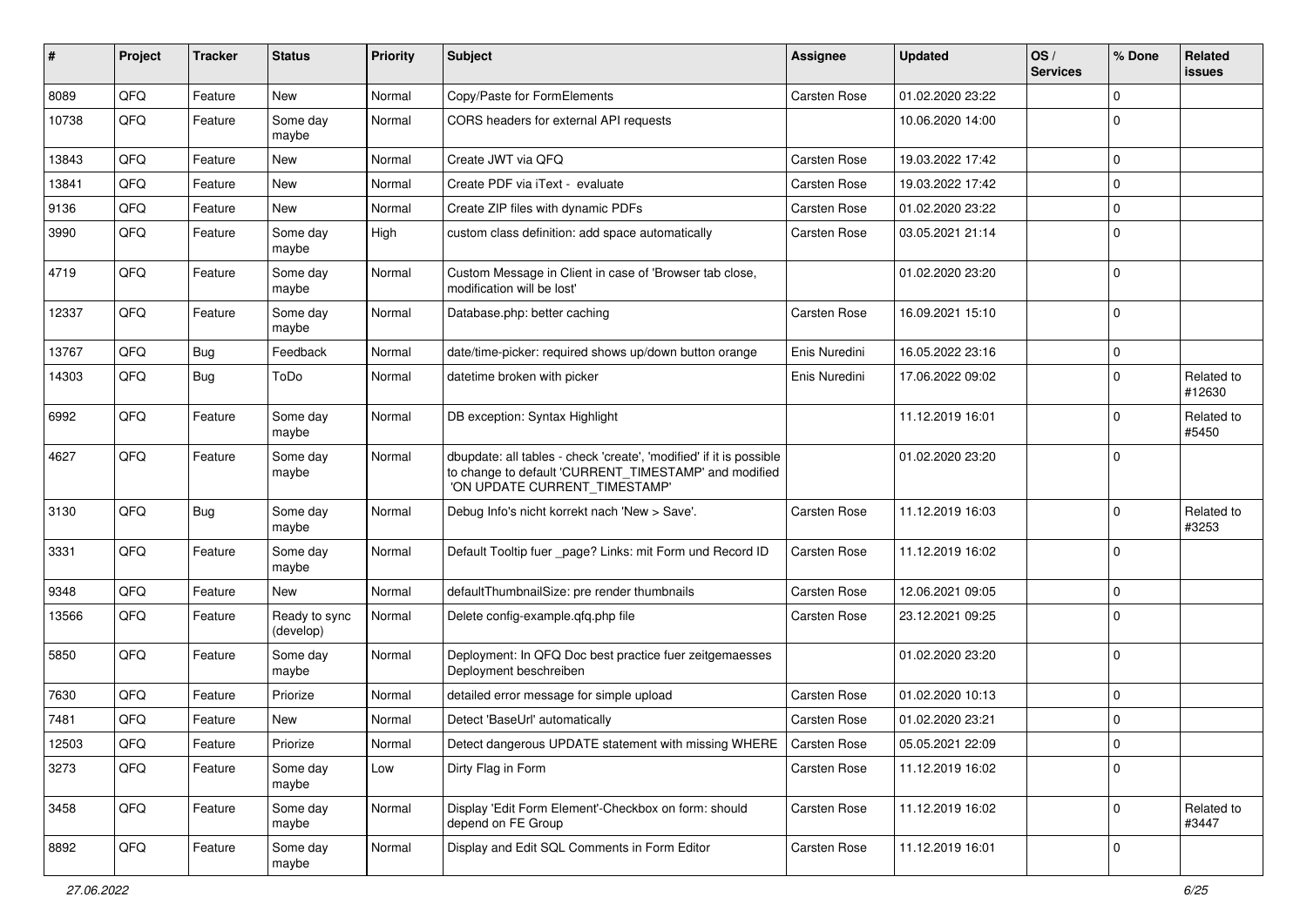| ∦     | Project | <b>Tracker</b> | <b>Status</b>     | <b>Priority</b> | <b>Subject</b>                                                                                                     | Assignee          | <b>Updated</b>   | OS/<br><b>Services</b> | % Done      | Related<br><b>issues</b> |
|-------|---------|----------------|-------------------|-----------------|--------------------------------------------------------------------------------------------------------------------|-------------------|------------------|------------------------|-------------|--------------------------|
| 13460 | QFQ     | Bug            | <b>New</b>        | Normal          | Doc: Password set/reset  password should not processed<br>with 'html encode'                                       | Carsten Rose      | 19.03.2022 17:46 |                        | $\Omega$    |                          |
| 14377 | QFQ     | Bug            | <b>New</b>        | Normal          | Documentation > General Tips: white page after migration                                                           | Enis Nuredini     | 19.06.2022 16:37 |                        | $\mathbf 0$ |                          |
| 8894  | QFQ     | Feature        | Some day<br>maybe | Normal          | Documentation Tags Usable in QFQ Application                                                                       | Carsten Rose      | 11.12.2019 16:01 |                        | $\Omega$    |                          |
| 8316  | QFQ     | <b>Bug</b>     | Feedback          | Normal          | Documentation/Behaviour for Nested Queries and<br>Record-Store confusing                                           | Nicola Chiapolini | 20.11.2019 09:14 |                        | $\Omega$    |                          |
| 3905  | QFQ     | Feature        | Some day<br>maybe | Normal          | Documentation: Best Practice anhand eines Online<br>Bewerbungstools                                                | Carsten Rose      | 11.12.2019 16:03 |                        | $\Omega$    |                          |
| 12109 | QFQ     | Feature        | <b>New</b>        | Normal          | Donwload Link: Plain, SIP, Persistent Link, Peristent SIP -<br>new notation                                        | Carsten Rose      | 03.05.2021 20:45 |                        | $\Omega$    | Related to<br>#12085     |
| 4293  | QFQ     | Bug            | Some day<br>maybe | Normal          | Download broken if token 'd:' is missing - but no error<br>message                                                 | Carsten Rose      | 11.12.2019 16:03 |                        | $\Omega$    | Related to<br>#7514      |
| 5221  | QFQ     | Bug            | New               | High            | Download Dialog: Bleibt stehen in FF wenn Datei<br>automatisch gespeichert wird.                                   | Carsten Rose      | 03.05.2021 21:14 |                        | $\Omega$    |                          |
| 10996 | QFQ     | Feature        | <b>New</b>        | Normal          | Download video via sip: no seek                                                                                    | Carsten Rose      | 12.08.2020 14:18 |                        | $\Omega$    |                          |
| 6292  | QFQ     | Feature        | <b>New</b>        | Normal          | Download: File speichern mit Hash aber original Filename in<br>der Datenbank vermerken fuer Downloads              | Carsten Rose      | 01.02.2020 23:21 |                        | $\Omega$    |                          |
| 7100  | QFQ     | Feature        | Some day<br>maybe | Normal          | Download: log access, max downloads, time limit                                                                    |                   | 01.02.2020 23:19 |                        | $\Omega$    |                          |
| 7217  | QFQ     | Feature        | Priorize          | Normal          | Download: notice User if `_sip=?` is missing                                                                       | Carsten Rose      | 01.02.2020 10:13 |                        | $\Omega$    |                          |
| 5562  | QFQ     | Feature        | Priorize          | Normal          | Drag'n'Drop fuer Uploads                                                                                           | Benjamin Baer     | 21.03.2022 09:52 |                        | $\Omega$    | Related to<br>#9706      |
| 12603 | QFQ     | Feature        | <b>New</b>        | Normal          | Dropdown (Select), Radio, checkbox:<br>itemListAlways={{!SELECT key, value}}                                       | Carsten Rose      | 19.03.2022 17:47 |                        | $\Omega$    |                          |
| 10119 | QFQ     | Feature        | <b>New</b>        | Normal          | Dropdown (selectlist) & Type Ahead: format and catagorize<br>list                                                  | Carsten Rose      | 07.05.2020 09:36 |                        | $\Omega$    |                          |
| 2995  | QFQ     | Feature        | Some day<br>maybe | Normal          | Dropdown JQuery Plugin: 'chosen' - Moeglichkeit um Select<br>Listen mehr Funktion zu geben. Kein Bootstrap noetig. | Carsten Rose      | 11.12.2019 16:03 |                        | $\Omega$    |                          |
| 9975  | QFQ     | Bug            | Priorize          | Normal          | Dropdown Menu: 'r:3' broken                                                                                        | Carsten Rose      | 01.02.2020 10:13 |                        | $\Omega$    |                          |
| 12670 | QFQ     | Bug            | <b>New</b>        | High            | Dropdown-Menu classes können nicht mehr angegeben<br>werden                                                        | Carsten Rose      | 07.12.2021 17:19 |                        | $\Omega$    |                          |
| 4869  | QFQ     | Feature        | Some day<br>maybe | Normal          | Dynamic Update (show, hide, readonly?, required?) for<br><b>Template Group Elements</b>                            | Carsten Rose      | 01.02.2020 23:19 |                        | $\Omega$    | Related to<br>#4865      |
| 4583  | QFQ     | Bug            | Some day<br>maybe | Normal          | Dynamic Update bei TypeAhead Feldern                                                                               | Carsten Rose      | 01.02.2020 23:19 |                        | $\Omega$    |                          |
| 3216  | QFQ     | Feature        | Some day<br>maybe | Normal          | dynamic update für checkbox label2                                                                                 | Carsten Rose      | 11.12.2019 16:03 |                        | $\Omega$    | Related to<br>#2081      |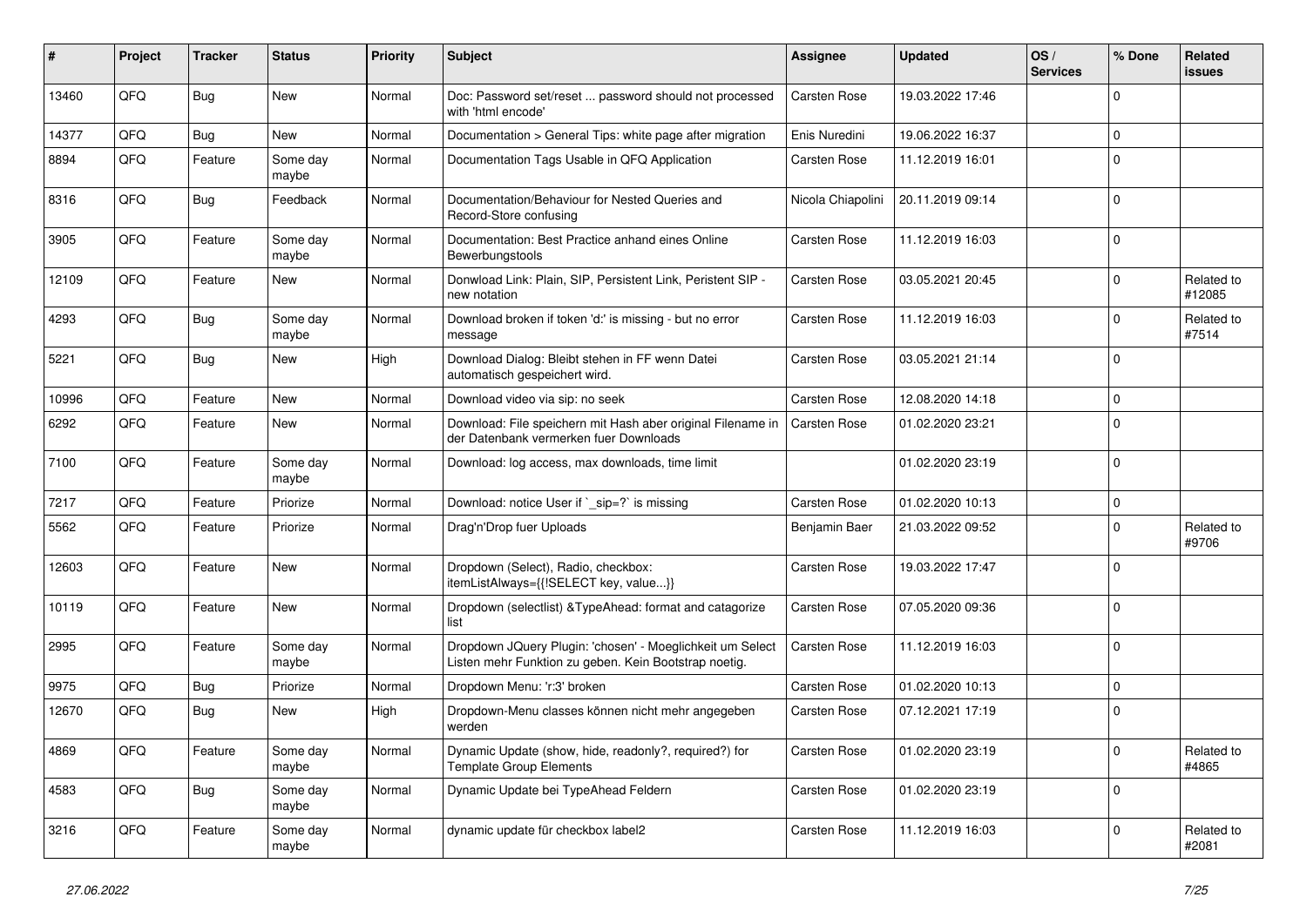| #     | Project | <b>Tracker</b> | <b>Status</b>     | <b>Priority</b> | <b>Subject</b>                                                       | Assignee      | <b>Updated</b>   | OS/<br><b>Services</b> | % Done      | Related<br><b>issues</b>                         |
|-------|---------|----------------|-------------------|-----------------|----------------------------------------------------------------------|---------------|------------------|------------------------|-------------|--------------------------------------------------|
| 11504 | QFQ     | Feature        | <b>New</b>        | Normal          | Dynamic Update: Button text update for 'Save',' Close' &<br>'Delete' | Carsten Rose  | 12.11.2020 23:44 |                        | $\Omega$    |                                                  |
| 3811  | QFQ     | <b>Bug</b>     | Some day<br>maybe | Normal          | Dynamic Update: extraButtonInfo - Text aktualisieren                 | Carsten Rose  | 11.12.2019 16:03 |                        | $\Omega$    | Related to<br>#11517                             |
| 6224  | QFQ     | Feature        | Priorize          | Normal          | Dynamic update: fade in/out fields                                   | Benjamin Baer | 21.03.2022 09:50 |                        | $\mathbf 0$ |                                                  |
| 8106  | QFQ     | <b>Bug</b>     | Some day<br>maybe | Normal          | Dynamic Update: Feld kann nicht auf empty zurückgesetzt<br>werden    | Carsten Rose  | 11.12.2019 16:01 |                        | $\mathbf 0$ |                                                  |
| 4082  | QFQ     | Feature        | <b>New</b>        | Normal          | Dynamic Update: modeSgl - useful default                             | Carsten Rose  | 01.02.2020 23:22 |                        | $\mathbf 0$ |                                                  |
| 11195 | QFQ     | Bug            | <b>New</b>        | Low             | Dynamic Update: Note not updated if new text is empty<br>(v20.4)     |               | 25.09.2020 11:14 |                        | $\Omega$    |                                                  |
| 3682  | QFQ     | <b>Bug</b>     | Some day<br>maybe | Normal          | Dynamic update: Radio buttons                                        | Carsten Rose  | 11.12.2019 16:02 |                        | $\Omega$    |                                                  |
| 7002  | QFQ     | <b>Bug</b>     | <b>New</b>        | Normal          | Dynamic Update: row does not disappear / appear                      | Carsten Rose  | 01.02.2020 23:22 |                        | $\Omega$    |                                                  |
| 6083  | QFQ     | Feature        | Some day<br>maybe | Normal          | Dynamic Update: Value Check via SQL                                  |               | 11.12.2019 16:02 |                        | $\Omega$    |                                                  |
| 7109  | QFQ     | Feature        | <b>New</b>        | Normal          | Dynamic Updates: row/element hide                                    | Carsten Rose  | 01.02.2020 23:22 |                        | $\Omega$    | Has<br>duplicate<br>#4081                        |
| 11460 | QFQ     | Feature        | New               | Normal          | Easier creation of changelog: gitchangelog                           | Carsten Rose  | 12.06.2021 10:20 |                        | $\Omega$    | Related to<br>#13467                             |
| 5893  | QFQ     | Feature        | Some day<br>maybe | Normal          | Edit on double-click                                                 |               | 01.02.2020 23:19 |                        | $\Omega$    | Related to<br>#5894                              |
| 9783  | QFQ     | Bug            | <b>New</b>        | Normal          | Email with special characters                                        | Carsten Rose  | 01.02.2020 23:22 |                        | $\Omega$    |                                                  |
| 12989 | QFQ     | Bug            | <b>New</b>        | Normal          | empty string does not trigger dynamic update                         | Enis Nuredini | 28.05.2022 11:09 |                        | $\Omega$    |                                                  |
| 10759 | QFQ     | <b>Bug</b>     | <b>New</b>        | Normal          | emptyMeansNull - Feld falsch aktualisiert                            |               | 12.11.2020 23:45 |                        | $\mathbf 0$ |                                                  |
| 3864  | QFQ     | Feature        | <b>New</b>        | Normal          | Encrypt / decrypt field                                              | Carsten Rose  | 08.03.2021 18:08 |                        | $\Omega$    |                                                  |
| 5579  | QFQ     | Feature        | Some day<br>maybe | Normal          | Enhance Doc / Presentation: variable type 'link column type'         | Carsten Rose  | 01.02.2020 23:19 |                        | $\Omega$    |                                                  |
| 8585  | QFQ     | Feature        | Priorize          | Normal          | Enhance Error message for 'unknown form'                             | Carsten Rose  | 01.02.2020 10:13 |                        | $\mathbf 0$ |                                                  |
| 6250  | QFQ     | Feature        | In Progress       | Normal          | Enhance layout: a) Subrecord, b) Subrecord-Title                     | Carsten Rose  | 01.02.2020 23:22 |                        | $\Omega$    | Related to<br>#5391                              |
| 13689 | QFQ     | <b>Bug</b>     | New               | Normal          | Enter auf Eingabefeld mit ungültigem Wert führt zu blurry<br>Seite   | Enis Nuredini | 28.05.2022 10:53 |                        | $\Omega$    | Related to<br>#14245, Has<br>duplicate<br>#11891 |
| 12066 | QFQ     | <b>Bug</b>     | <b>New</b>        | High            | enterAsSubmit: Forward wird nicht ausgeführt                         | Enis Nuredini | 29.05.2022 09:23 |                        | $\Omega$    |                                                  |
| 9013  | QFQ     | Bug            | New               | Normal          | Error in Twig template not handled                                   | Carsten Rose  | 20.10.2021 13:43 |                        | $\Omega$    |                                                  |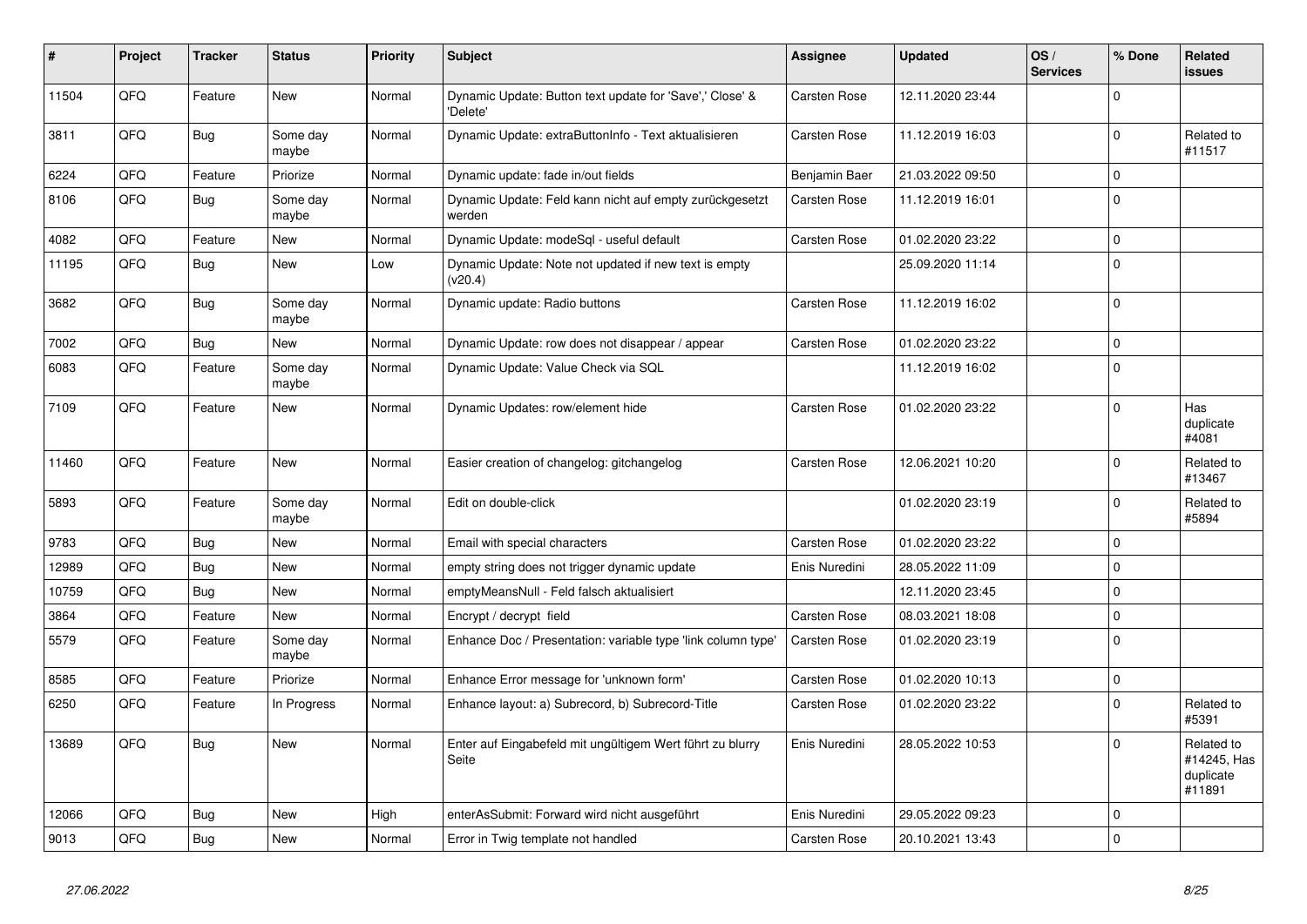| #     | Project | <b>Tracker</b> | <b>Status</b>     | <b>Priority</b> | Subject                                                                                                                 | Assignee        | <b>Updated</b>   | OS/<br><b>Services</b> | % Done      | Related<br>issues                                                                                                              |
|-------|---------|----------------|-------------------|-----------------|-------------------------------------------------------------------------------------------------------------------------|-----------------|------------------|------------------------|-------------|--------------------------------------------------------------------------------------------------------------------------------|
| 6677  | QFQ     | Bug            | New               | Normal          | Error message FE Action Element: no/wrong FE reference<br>who cause the problem.                                        | Carsten Rose    | 01.02.2020 23:21 |                        | 0           |                                                                                                                                |
| 7547  | QFQ     | Bug            | <b>New</b>        | Normal          | Error Message in afterSave: wrong parameter column<br>reported                                                          | Carsten Rose    | 01.02.2020 23:22 |                        | $\Omega$    |                                                                                                                                |
| 5132  | QFQ     | Feature        | Some day<br>maybe | Normal          | Error Message sendmail missing attachment: more details                                                                 | Carsten Rose    | 01.02.2020 23:19 |                        | $\Omega$    |                                                                                                                                |
| 6912  | QFQ     | <b>Bug</b>     | New               | Normal          | error Message Var 'deadline' already set in SIP - in Form<br>with FE.value={{deadline:R:::{{deadlinePeriod:Y}}}}        | Carsten Rose    | 01.02.2020 23:21 |                        | $\mathbf 0$ |                                                                                                                                |
| 9127  | QFQ     | Bug            | <b>New</b>        | Normal          | Error Message: change 'roll over' color - text not readable                                                             | Carsten Rose    | 01.02.2020 23:22 |                        | $\mathbf 0$ |                                                                                                                                |
| 9128  | QFQ     | Feature        | New               | Normal          | Error Message: not replaced variables- a) replace back to<br>'{{', b) underline                                         | Carsten Rose    | 01.02.2020 23:22 |                        | $\Omega$    | Related to<br>#9129                                                                                                            |
| 4330  | QFQ     | Feature        | Some day<br>maybe | Normal          | Error Message: report missing {{ / }} in sqlUpdate, sqlInsert,<br>sqlDelete, sqlAfter, sqlBefore in FE action elements. | Carsten Rose    | 01.02.2020 23:20 |                        | $\Omega$    |                                                                                                                                |
| 4328  | QFQ     | <b>Bug</b>     | Some day<br>maybe | Normal          | Error Message: Show FE name/number on problems in FE                                                                    | Carsten Rose    | 01.02.2020 23:20 |                        | $\Omega$    |                                                                                                                                |
| 10874 | QFQ     | Feature        | New               | Normal          | Erstellen eines Foreign Keys in der Tabelle "FormElement"                                                               |                 | 13.07.2020 10:11 |                        | $\mathbf 0$ |                                                                                                                                |
| 10324 | QFQ     | Bug            | New               | Normal          | Excel Export mit Template funktioniert nur, wenn Template<br>vor uid kommt                                              |                 | 30.03.2020 11:20 |                        | $\Omega$    | Related to<br>#10257                                                                                                           |
| 10976 | QFQ     | Feature        | New               | Normal          | Excel Export Verbesserungen                                                                                             | Carsten Rose    | 06.08.2020 10:56 |                        | 0           |                                                                                                                                |
| 12024 | QFQ     | Feature        | New               | Normal          | Excel Export: text columns by default decode<br>htmlspeciachar()                                                        | Carsten Rose    | 17.02.2021 23:55 |                        | $\Omega$    | Related to<br>#12022                                                                                                           |
| 6594  | QFQ     | Feature        | New               | Normal          | Excel: on download, check if there is a valid sip                                                                       | Carsten Rose    | 01.02.2020 23:21 |                        | $\mathbf 0$ |                                                                                                                                |
| 3900  | QFQ     | Feature        | Some day<br>maybe | Normal          | Extend documentation of 'Copy / Paste'                                                                                  | Carsten Rose    | 11.12.2019 16:03 |                        | $\Omega$    | Related to<br>#3899                                                                                                            |
| 11217 | QFQ     | Feature        | Some day<br>maybe | Normal          | <b>Extend Script Functionality</b>                                                                                      | Carsten Rose    | 16.09.2021 15:10 |                        | $\Omega$    |                                                                                                                                |
| 14185 | QFQ     | Feature        | New               | Normal          | External/Autocron.php - better suitable directory                                                                       | Support: System | 28.05.2022 11:03 |                        | $\Omega$    |                                                                                                                                |
| 11517 | QFQ     | Bug            | In Progress       | Normal          | extraButtonInfo Broken for multiple FormElements                                                                        | Carsten Rose    | 12.05.2022 13:12 |                        | $\Omega$    | Related to<br>#7890,<br>Related to<br>#3811, Has<br>duplicate<br>#10905, Has<br>duplicate<br>#10553, Has<br>duplicate<br>#6779 |
| 4528  | QFQ     | Bug            | Some day<br>maybe | Normal          | extraButtonLock mit SQLAhead Bug                                                                                        | Carsten Rose    | 01.02.2020 23:19 |                        | $\mathbf 0$ |                                                                                                                                |
| 8719  | QFQ     | Feature        | New               | Normal          | extraButtonLock: add support for 0/1                                                                                    | Carsten Rose    | 01.02.2020 23:22 |                        | 0           |                                                                                                                                |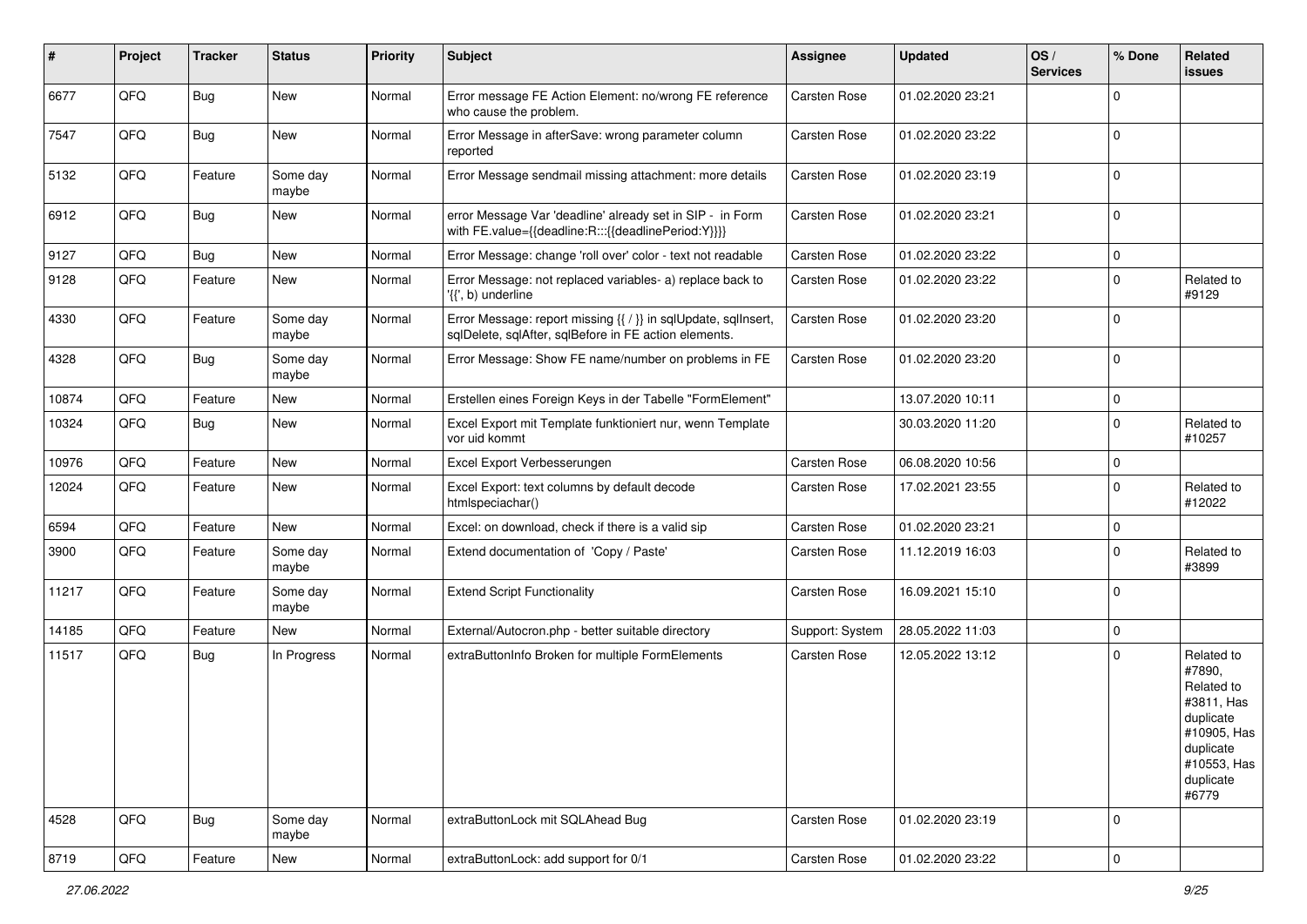| #     | Project | <b>Tracker</b> | <b>Status</b>     | <b>Priority</b> | <b>Subject</b>                                                                                                       | Assignee            | <b>Updated</b>   | OS/<br><b>Services</b> | % Done       | Related<br><b>issues</b>                                              |
|-------|---------|----------------|-------------------|-----------------|----------------------------------------------------------------------------------------------------------------------|---------------------|------------------|------------------------|--------------|-----------------------------------------------------------------------|
| 6972  | QFQ     | Feature        | Some day<br>maybe | Normal          | Fabric Clipboard / cross browser tab                                                                                 | Benjamin Baer       | 01.02.2020 23:21 |                        | $\Omega$     |                                                                       |
| 5024  | QFQ     | Feature        | Some day<br>maybe | Normal          | Fabric: Generate PDF with edits                                                                                      | Benjamin Baer       | 01.02.2020 23:20 |                        | $\Omega$     | Related to<br>#10704                                                  |
| 6801  | QFQ     | Feature        | Priorize          | Normal          | Fabric: Maximize / FullIscreen                                                                                       | Benjamin Baer       | 21.03.2022 09:56 |                        | $\Omega$     |                                                                       |
| 9862  | QFQ     | Bug            | Priorize          | Normal          | Failed writing to sql mail qfq.log should throw an exception                                                         | Carsten Rose        | 01.02.2020 10:13 |                        | $\Omega$     |                                                                       |
| 8584  | QFQ     | Feature        | Priorize          | Normal          | FE 'Action' - never assign to Container (except Template<br>Group)                                                   | Carsten Rose        | 01.02.2020 10:13 |                        | $\Omega$     |                                                                       |
| 9352  | QFQ     | Feature        | <b>New</b>        | Normal          | FE 'Native' fire slaveld, sqlAfter, sqllns                                                                           | Carsten Rose        | 01.02.2020 23:22 |                        | $\Omega$     |                                                                       |
| 7812  | QFQ     | Feature        | <b>New</b>        | Normal          | FE 'Subrecord' - new option 'subrecordShowFilter',<br>'subrecordPaging'                                              | Carsten Rose        | 01.02.2020 23:22 |                        | $\Omega$     |                                                                       |
| 9531  | QFQ     | <b>Bug</b>     | New               | High            | FE File: Dynamic Update / modeSgl / required detected even<br>it not set                                             | <b>Carsten Rose</b> | 11.06.2021 20:32 |                        | $\Omega$     | Related to<br>#12398                                                  |
| 3750  | QFQ     | <b>Bug</b>     | Some day<br>maybe | Normal          | FE in a row: if one violates check, all are red                                                                      | Carsten Rose        | 11.12.2019 16:03 |                        | $\Omega$     |                                                                       |
| 3415  | QFQ     | Feature        | Some day<br>maybe | Normal          | FE Login Box Templatefile                                                                                            | Benjamin Baer       | 11.12.2019 16:02 |                        | $\Omega$     |                                                                       |
| 12040 | QFQ     | <b>Bug</b>     | <b>New</b>        | Normal          | FE Mode 'hidden' für zwei FEs auf einer Zeile                                                                        | Carsten Rose        | 18.02.2021 10:13 |                        | $\mathbf{0}$ |                                                                       |
| 3547  | QFQ     | Bug            | <b>New</b>        | Normal          | FE of type 'note' causes writing of empty fields.                                                                    | Carsten Rose        | 01.02.2020 23:21 |                        | $\Omega$     |                                                                       |
| 4536  | QFQ     | Feature        | Some day<br>maybe | Normal          | FE upload: problem with delete if mutliple uploads an<br>FE.name="                                                   |                     | 01.02.2020 23:20 |                        | $\Omega$     |                                                                       |
| 7656  | QFQ     | Bug            | Priorize          | Normal          | FE with required, 'pattern' and 'extraButtonLock': always<br>complain about missing value                            | Carsten Rose        | 01.02.2020 10:13 |                        | $\mathbf 0$  |                                                                       |
| 8277  | QFQ     | Feature        | Priorize          | Normal          | fe.parameter.default=                                                                                                | Carsten Rose        | 01.02.2020 23:17 |                        | $\Omega$     | Related to<br>#8113                                                   |
| 10013 | QFQ     | Feature        | Some day<br>maybe | Normal          | FE.typ=editor: CodeMirror                                                                                            | Carsten Rose        | 08.06.2022 10:37 |                        | $\Omega$     | Related to<br>#12611.<br>Related to<br>#12490,<br>Related to<br>#7732 |
| 5021  | QFQ     | Bug            | Some day<br>maybe | Normal          | FE.typ=extra - during save displays error 'datum2' already<br>filled in STORE SIP - the value is stored nevertheless | Carsten Rose        | 01.02.2020 23:19 |                        | $\Omega$     | Related to<br>#3875                                                   |
| 5559  | QFQ     | <b>Bug</b>     | New               | Normal          | FE.type = Upload: 'accept' might contain variables                                                                   | Carsten Rose        | 11.05.2020 21:23 |                        | $\Omega$     |                                                                       |
| 8049  | QFQ     | <b>Bug</b>     | <b>New</b>        | Normal          | FE.type=note, column 'value': text moves some pixel to top<br>after save                                             | Carsten Rose        | 01.02.2020 23:22 |                        | $\Omega$     |                                                                       |
| 9317  | QFQ     | Bug            | <b>New</b>        | Normal          | FE.type=note: with dynamic show/hidden an empty label<br>causes trouble                                              | Carsten Rose        | 01.02.2020 23:22 |                        | $\Omega$     |                                                                       |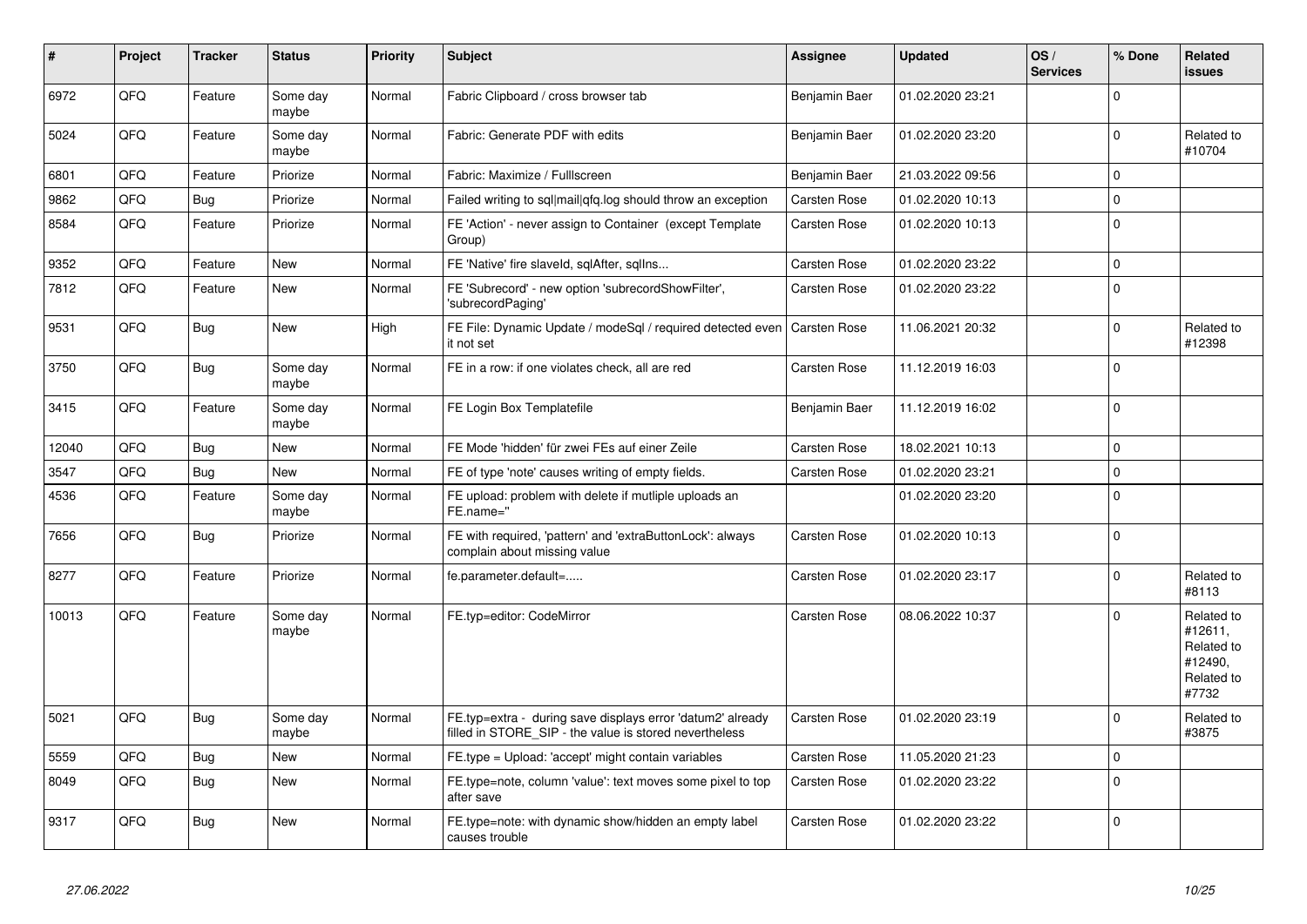| #     | Project | <b>Tracker</b> | <b>Status</b>     | <b>Priority</b> | <b>Subject</b>                                                                                                                                           | <b>Assignee</b>     | <b>Updated</b>   | OS/<br><b>Services</b> | % Done       | <b>Related</b><br><b>issues</b>              |
|-------|---------|----------------|-------------------|-----------------|----------------------------------------------------------------------------------------------------------------------------------------------------------|---------------------|------------------|------------------------|--------------|----------------------------------------------|
| 5877  | QFQ     | Bug            | Some day<br>maybe | Normal          | FE.type=note:bsColumn strange behaviour                                                                                                                  |                     | 01.02.2020 23:19 |                        | $\mathbf 0$  |                                              |
| 7899  | QFQ     | Bug            | <b>New</b>        | High            | Fe.type=password / retype / required: always complain<br>about missing value                                                                             | Carsten Rose        | 03.05.2021 21:14 |                        | $\mathbf 0$  |                                              |
| 10082 | QFQ     | Bug            | New               | Normal          | FE.type=SELECT - 'sanatize' Class                                                                                                                        | Carsten Rose        | 07.05.2020 09:36 |                        | $\mathbf 0$  | Related to<br>#10081                         |
| 12162 | QFQ     | Feature        | New               | Normal          | FE.type=sendmail: personalized mailing (several mails) via<br>template                                                                                   | Carsten Rose        | 03.05.2021 20:45 |                        | $\mathsf 0$  |                                              |
| 9347  | QFQ     | Bug            | <b>New</b>        | High            | FE.type=upload with dynamic show/hidden: required not<br>detected                                                                                        | <b>Carsten Rose</b> | 12.06.2021 10:40 |                        | $\mathbf 0$  | Related to<br>#5305,<br>Related to<br>#12398 |
| 8037  | QFQ     | Bug            | Priorize          | Normal          | FE.type=upload (advanced mode): {{slaveld:V}} missing<br>during dynamic update                                                                           | Carsten Rose        | 01.02.2020 10:13 |                        | $\mathbf 0$  |                                              |
| 9534  | QFQ     | Bug            | Priorize          | Urgent          | FE.type=upload: 'Unknown Mode: ID"                                                                                                                       | Carsten Rose        | 03.05.2021 21:14 |                        | $\mathbf 0$  | Related to<br>#9532                          |
| 9533  | QFQ     | Bug            | <b>New</b>        | Normal          | FE.type=upload: Check in 'beforeSave' if upload is given                                                                                                 | Carsten Rose        | 01.02.2020 23:22 |                        | $\mathbf 0$  | Related to<br>#11523                         |
| 4444  | QFQ     | Feature        | Some day<br>maybe | Normal          | FE.type=upload: detect mime type                                                                                                                         |                     | 11.12.2019 16:02 |                        | $\mathsf 0$  | Related to<br>#4303                          |
| 7512  | QFQ     | Bug            | <b>New</b>        | Normal          | FE: inputType=number >> 'pattern' is not respected                                                                                                       | Carsten Rose        | 01.02.2020 23:22 |                        | $\mathsf 0$  |                                              |
| 7920  | QFQ     | Feature        | <b>New</b>        | Normal          | FE: Syntax Highlight, Zeinlenumbruch                                                                                                                     | Carsten Rose        | 01.02.2020 10:03 |                        | $\mathbf{0}$ |                                              |
| 10937 | QFQ     | Bug            | <b>New</b>        | Normal          | Fehler mit abhängigen Select- Feldern beim Positionieren                                                                                                 | Carsten Rose        | 12.11.2020 23:45 |                        | $\mathbf 0$  |                                              |
| 4872  | QFQ     | Feature        | Some day<br>maybe | Normal          | Fields of Typo3 page available in STORE_TYPO3                                                                                                            | Carsten Rose        | 01.02.2020 23:19 |                        | $\mathbf 0$  |                                              |
| 4413  | QFQ     | Feature        | <b>New</b>        | Normal          | fieldset: show/hidden, modeSql, dynamicUpdate                                                                                                            | Carsten Rose        | 09.02.2022 15:19 |                        | $\mathbf{0}$ |                                              |
| 10003 | QFQ     | Feature        | Priorize          | Normal          | fieldset: stronger visualize group                                                                                                                       | Benjamin Baer       | 12.02.2020 08:13 |                        | $\mathsf 0$  |                                              |
| 6462  | QFQ     | <b>Bug</b>     | <b>New</b>        | Normal          | File Upload: Nutzlose Fehlermeldung wenn Datei zu gross                                                                                                  | Carsten Rose        | 01.02.2020 23:21 |                        | $\Omega$     | Related to<br>#6139                          |
| 5923  | QFQ     | Feature        | Some day<br>maybe | Normal          | fillStoreSystemBySqlLate                                                                                                                                 |                     | 01.02.2020 23:19 |                        | $\mathbf 0$  |                                              |
| 13716 | QFQ     | <b>Bug</b>     | <b>New</b>        | High            | Firefox ask to store username/password                                                                                                                   | Enis Nuredini       | 30.05.2022 09:31 |                        | $\mathbf 0$  | Related to<br>#13827                         |
| 3880  | QFQ     | Feature        | Some day<br>maybe | Normal          | Form 'Form': anlegen einer Tabelle                                                                                                                       |                     | 14.01.2021 10:12 |                        | $\Omega$     |                                              |
| 3879  | QFQ     | Feature        | Some day<br>maybe | Normal          | Form 'FormElement': Beim Feld 'name' rechts in der Notiz<br>einen Link einblenden - a) aktuelle Definition anzeigen, b)<br>Spalte in der Tabelle anlegen |                     | 11.12.2019 16:03 |                        | $\mathsf 0$  |                                              |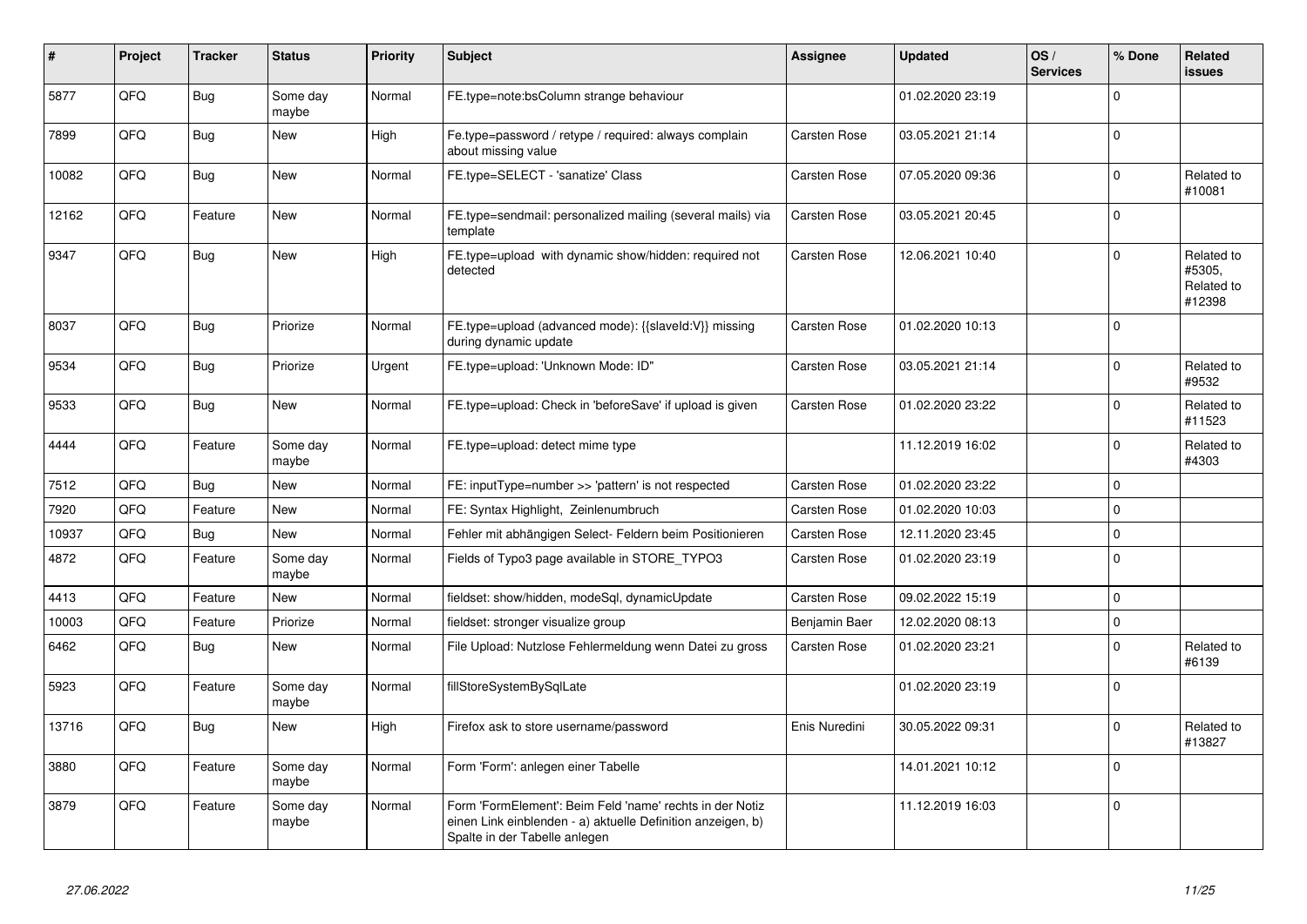| #     | Project | <b>Tracker</b> | <b>Status</b>     | <b>Priority</b> | Subject                                                                                                                                             | <b>Assignee</b>     | <b>Updated</b>   | OS/<br><b>Services</b> | % Done      | Related<br><b>issues</b>                                                    |
|-------|---------|----------------|-------------------|-----------------|-----------------------------------------------------------------------------------------------------------------------------------------------------|---------------------|------------------|------------------------|-------------|-----------------------------------------------------------------------------|
| 3878  | QFQ     | Feature        | Some day<br>maybe | Normal          | Form 'FormElement': Spalte 'name' typeAhead mit<br>Spaltennamen der Primarytable.                                                                   |                     | 11.12.2019 16:03 |                        | $\mathbf 0$ |                                                                             |
| 8336  | QFQ     | Feature        | New               | Normal          | Form > modified > Close New: a) Optional disable popup, b)<br>custom text, c) mode on save: closelstay                                              | <b>Carsten Rose</b> | 01.02.2020 23:22 |                        | 0           | Related to<br>#8335                                                         |
| 10763 | QFQ     | Feature        | New               | Normal          | form accessed and submitted despite logout?                                                                                                         |                     | 16.06.2020 11:43 |                        | $\mathbf 0$ |                                                                             |
| 11716 | QFQ     | Feature        | <b>New</b>        | Normal          | Form an beliebiger Stelle im Report anzeigen                                                                                                        |                     | 09.12.2020 09:47 |                        | $\mathbf 0$ |                                                                             |
| 12262 | QFQ     | Feature        | ToDo              | Normal          | Form buttons on top: more customable                                                                                                                | Enis Nuredini       | 17.06.2022 10:44 |                        | $\Omega$    | Related to<br>#13945, Has<br>duplicate<br>#4046, Has<br>duplicate<br>#10080 |
| 9602  | QFQ     | Feature        | New               | Normal          | Form definition as JSON                                                                                                                             | Carsten Rose        | 01.02.2020 23:21 |                        | 0           | Related to<br>#9600                                                         |
| 4756  | QFQ     | Bug            | New               | Normal          | Form dirty even nothing changes                                                                                                                     | Carsten Rose        | 11.12.2019 16:16 |                        | $\mathbf 0$ |                                                                             |
| 11322 | QFQ     | Feature        | Some day<br>maybe | Normal          | Form Element JSON - (multiline parameter field)                                                                                                     | Carsten Rose        | 16.09.2021 15:10 |                        | $\mathbf 0$ |                                                                             |
| 12315 | QFQ     | Feature        | Some day<br>maybe | Normal          | Form History (Diffs) / Backups                                                                                                                      | Carsten Rose        | 16.09.2021 15:10 |                        | $\mathbf 0$ |                                                                             |
| 14322 | QFQ     | Bug            | New               | Normal          | Form Load: by default no scroll (save & close should be<br>visible)                                                                                 | Enis Nuredini       | 15.06.2022 14:12 |                        | $\mathbf 0$ | Related to<br>#14321,<br>Related to<br>#6232                                |
| 5557  | QFQ     | Bug            | Some day<br>maybe | Normal          | Form load: STORE_RECORD filled, but should be empty                                                                                                 | Carsten Rose        | 01.02.2020 23:19 |                        | 0           |                                                                             |
| 14245 | QFQ     | Bug            | <b>New</b>        | Normal          | Form Save Btn bleibt disabled wenn Datumsfeld über<br>Datepicker geändert                                                                           | Enis Nuredini       | 27.05.2022 13:45 |                        | $\mathbf 0$ | Related to<br>#13689                                                        |
| 5983  | QFQ     | Feature        | Some day<br>maybe | Normal          | Form Submit (save & update): normalize date/-time FE                                                                                                | Carsten Rose        | 01.02.2020 23:19 |                        | $\Omega$    |                                                                             |
| 12581 | QFQ     | Bug            | New               | Normal          | Form.forward=close: Record 'new' in new browser tab ><br>save (& close) >> Form is not reloaded with new created<br>record id and stays in mode=new | Carsten Rose        | 19.03.2022 17:48 |                        | $\mathbf 0$ |                                                                             |
| 9668  | QFQ     | Feature        | Priorize          | Normal          | Form.mode: rename 'hidden' to 'hide'                                                                                                                | Carsten Rose        | 05.05.2021 22:14 |                        | 0           | Related to<br>#6437                                                         |
| 9773  | QFQ     | <b>Bug</b>     | New               | Normal          | form.parameter.formModeGlobal=requiredOff                                                                                                           | Carsten Rose        | 01.02.2020 15:56 |                        | $\mathbf 0$ |                                                                             |
| 3708  | QFQ     | Feature        | Some day<br>maybe | Normal          | Form: input - 'specialchars', 'none'  gewisse tags erlauben,<br>andere verbieten                                                                    | Carsten Rose        | 11.12.2019 16:02 |                        | $\mathbf 0$ | Related to<br>#14320                                                        |
| 6289  | QFQ     | Feature        | New               | Normal          | Form: Log                                                                                                                                           | Carsten Rose        | 01.02.2020 23:21 |                        | 0           |                                                                             |
| 4443  | QFQ     | Feature        | Some day<br>maybe | Normal          | Form: multiple secondary tables                                                                                                                     |                     | 01.02.2020 23:20 |                        | $\mathbf 0$ |                                                                             |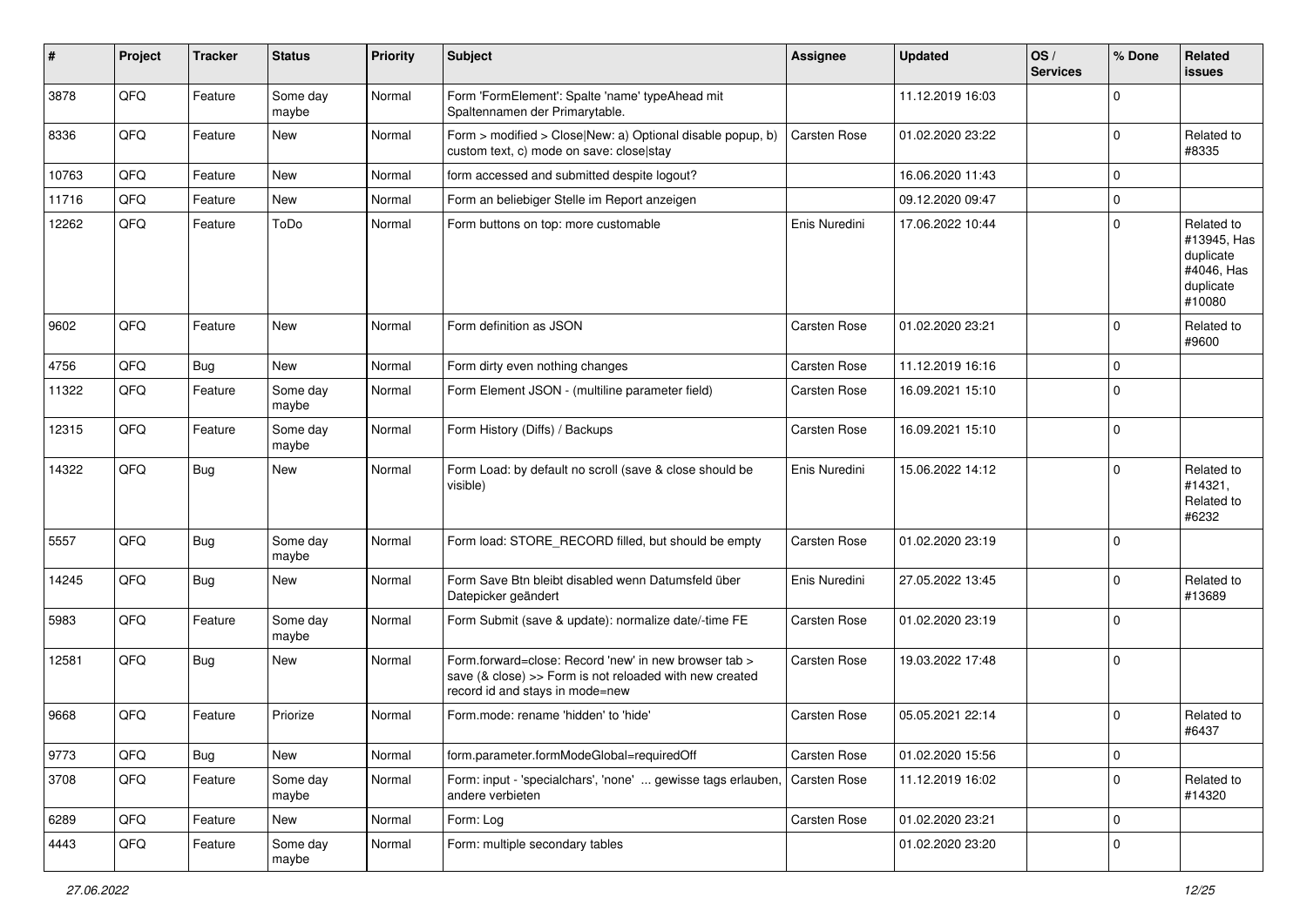| #     | Project | <b>Tracker</b> | <b>Status</b>     | <b>Priority</b> | <b>Subject</b>                                                                                                                      | <b>Assignee</b>     | <b>Updated</b>   | OS/<br><b>Services</b> | % Done      | Related<br>issues         |
|-------|---------|----------------|-------------------|-----------------|-------------------------------------------------------------------------------------------------------------------------------------|---------------------|------------------|------------------------|-------------|---------------------------|
| 12156 | QFQ     | Feature        | <b>New</b>        | Normal          | Form: Optional disable 'leave page'                                                                                                 |                     | 03.05.2021 20:45 |                        | 0           |                           |
| 12468 | QFQ     | Bug            | <b>New</b>        | Urgent          | Form: update Form.title after save                                                                                                  | Carsten Rose        | 03.05.2021 21:12 |                        | 0           |                           |
| 7278  | QFQ     | Feature        | Some day<br>maybe | Normal          | Form: Wert vordefinieren der immer gesetzt wird                                                                                     |                     | 02.05.2021 09:27 |                        | $\Omega$    |                           |
| 6998  | QFQ     | Feature        | Priorize          | Normal          | Form: with debug=on show column information as tooltip of<br>column label                                                           | Carsten Rose        | 01.02.2020 10:13 |                        | $\Omega$    |                           |
| 3877  | QFQ     | Feature        | Some day<br>maybe | Normal          | FormEditor: die Felder die aktuell nicht gebraucht werden<br>nur auf readonly/disabled setzen (nicht ausblenden > das<br>irritiert. | <b>Carsten Rose</b> | 11.12.2019 16:03 |                        | $\Omega$    |                           |
| 9537  | QFQ     | Feature        | New               | Normal          | FormEditor: Edit fieldset in FrontEnd                                                                                               | Carsten Rose        | 01.02.2020 23:22 |                        | $\Omega$    |                           |
| 3350  | QFQ     | Feature        | Some day<br>maybe | Normal          | FormEditor: Hilfetext hinter 'checktype'                                                                                            | Carsten Rose        | 11.12.2019 16:02 |                        | $\Omega$    |                           |
| 8083  | QFQ     | Bug            | <b>New</b>        | High            | FormEditor: primary table list does not respect<br>'indexDb={{indexData:Y}}'                                                        | Carsten Rose        | 03.05.2021 21:14 |                        | $\Omega$    | Has<br>duplicate<br>#6678 |
| 14290 | QFQ     | Feature        | Priorize          | Normal          | FormEditor: Show Table Definition                                                                                                   | Carsten Rose        | 19.06.2022 16:37 |                        | 0           |                           |
| 7290  | QFQ     | Feature        | Priorize          | Normal          | FormEditor: title as textarea if LEN(title)>60                                                                                      | Carsten Rose        | 01.02.2020 10:13 |                        | $\Omega$    | Blocked by<br>#7682       |
| 14395 | QFQ     | Support        | New               | Normal          | FormEditor: Virtual table columns                                                                                                   | Enis Nuredini       | 21.06.2022 16:09 |                        | $\Omega$    |                           |
| 4008  | QFQ     | Bug            | Some day<br>maybe | Normal          | FormElemen.type=sendmail: wrong 'TO' if 'real<br>name <rea@mail.to>' is used</rea@mail.to>                                          | Carsten Rose        | 11.12.2019 16:03 |                        | $\Omega$    |                           |
| 8034  | QFQ     | Feature        | Priorize          | Normal          | FormElement 'data': 22.22.2222 should not be accepted                                                                               | Carsten Rose        | 01.02.2020 10:13 |                        | $\mathbf 0$ |                           |
| 7890  | QFQ     | Bug            | <b>New</b>        | Normal          | FormElement 'required': extraButtonInfo not aligned                                                                                 | Carsten Rose        | 11.06.2021 21:17 |                        | 0           | Related to<br>#11517      |
| 10322 | QFQ     | Bug            | <b>New</b>        | Normal          | FormElement / Radio: missing column 'enum' >> FE not<br>reported                                                                    | Carsten Rose        | 07.05.2020 09:37 |                        | $\Omega$    |                           |
| 9548  | QFQ     | Feature        | Feedback          | High            | FormElement: Pattern mismatch - optional report only on<br>focus lost                                                               | Benjamin Baer       | 03.05.2021 21:14 |                        | $\Omega$    |                           |
| 6602  | QFQ     | Feature        | <b>New</b>        | Normal          | Formlet: in Report auf Mausklick ein mini-form oeffnen                                                                              | Carsten Rose        | 11.12.2019 16:16 |                        | $\mathbf 0$ |                           |
| 8891  | QFQ     | Bug            | New               | High            | formSubmitLog: do not log passwords                                                                                                 | Enis Nuredini       | 25.03.2022 09:06 |                        | 0           |                           |
| 3570  | QFQ     | Bug            | Some day<br>maybe | High            | Formular mit prmitnew permitEdit=Always wird nicht<br>aufgerufen (ist leer)                                                         | Carsten Rose        | 03.05.2021 21:14 |                        | $\Omega$    |                           |
| 9898  | QFQ     | <b>Bug</b>     | Feedback          | Normal          | Formular trotz Timeout gespeichert                                                                                                  | Benjamin Baer       | 01.02.2020 15:56 |                        | $\mathbf 0$ |                           |
| 6515  | QFQ     | Feature        | Some day<br>maybe | Normal          | Formular: Felder dynamisch ein/ausblenden                                                                                           |                     | 11.12.2019 16:02 |                        | $\Omega$    |                           |
| 9900  | QFQ     | Feature        | Priorize          | Normal          | Generic API Call: tt-content record >> JSON                                                                                         | Carsten Rose        | 01.02.2020 10:13 |                        | 0           |                           |
| 10095 | QFQ     | Feature        | Some day<br>maybe | Normal          | Generic Gitlab Integration into QFQ                                                                                                 | Carsten Rose        | 16.09.2021 15:10 |                        | $\mathbf 0$ |                           |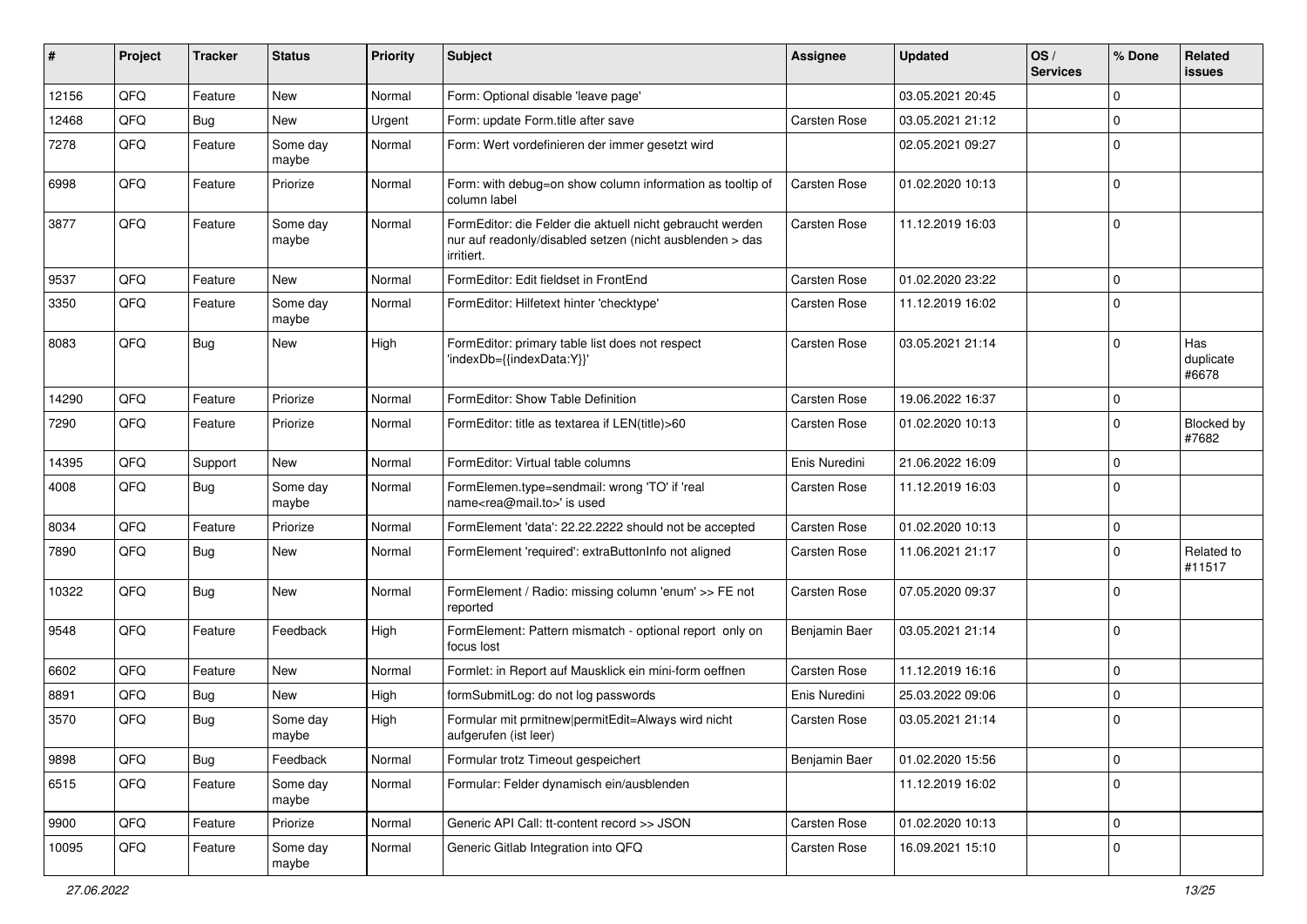| #     | Project | <b>Tracker</b> | <b>Status</b>     | <b>Priority</b> | <b>Subject</b>                                                                                           | <b>Assignee</b> | <b>Updated</b>   | OS/<br><b>Services</b> | % Done      | Related<br>issues                                                       |
|-------|---------|----------------|-------------------|-----------------|----------------------------------------------------------------------------------------------------------|-----------------|------------------|------------------------|-------------|-------------------------------------------------------------------------|
| 14283 | QFQ     | <b>Bug</b>     | Priorize          | Normal          | HEIC / HEIF convert doesn't trigger                                                                      | Carsten Rose    | 19.06.2022 16:37 |                        | $\mathbf 0$ |                                                                         |
| 9126  | QFQ     | <b>Bug</b>     | Some day<br>maybe | Normal          | hidden Form elements are present in page source                                                          |                 | 02.01.2021 18:41 |                        | $\mathbf 0$ |                                                                         |
| 11702 | QFQ     | Feature        | New               | Normal          | HTML Special Char makes no sense for 'allbut' if '&' is<br>forbidden                                     | Carsten Rose    | 07.12.2021 16:35 |                        | $\mathbf 0$ | Related to<br>#5112,<br>Related to<br>#14320                            |
| 11347 | QFQ     | <b>Bug</b>     | Feedback          | Normal          | If Bedingungen funktionieren nicht korrekt                                                               | Christoph Fuchs | 21.03.2021 20:37 |                        | $\mathbf 0$ |                                                                         |
| 12480 | QFQ     | Feature        | <b>New</b>        | Normal          | If QFQ upgrade is running, block further request                                                         | Carsten Rose    | 03.05.2021 20:45 |                        | $\mathbf 0$ |                                                                         |
| 8217  | QFQ     | Feature        | New               | Normal          | if-elseif-else construct                                                                                 | Carsten Rose    | 16.03.2021 18:41 |                        | $\mathbf 0$ | Related to<br>#10716                                                    |
| 7660  | QFQ     | Feature        | New               | Normal          | IMAP: import mails to DB, move / delete mails                                                            | Carsten Rose    | 01.02.2020 09:52 |                        | $\mathbf 0$ |                                                                         |
| 12513 | QFQ     | Bug            | New               | High            | Implement server side check of maxlength                                                                 | Carsten Rose    | 07.12.2021 17:19 |                        | $\mathbf 0$ |                                                                         |
| 7453  | QFQ     | Feature        | Some day<br>maybe | Normal          | import / export forms QFQ                                                                                | Carsten Rose    | 16.09.2021 15:10 |                        | $\mathbf 0$ |                                                                         |
| 14091 | QFQ     | <b>Bug</b>     | New               | Normal          | inconsistent template path for twig                                                                      | Carsten Rose    | 19.04.2022 18:36 |                        | $\mathbf 0$ |                                                                         |
| 4659  | QFQ     | Bug            | Some day<br>maybe | Normal          | infoButtonExtra                                                                                          | Carsten Rose    | 01.02.2020 23:20 |                        | $\mathbf 0$ |                                                                         |
| 2950  | QFQ     | Feature        | Some day<br>maybe | Normal          | Inhalt QFQ Records als File                                                                              |                 | 11.12.2019 16:03 |                        | $\mathbf 0$ |                                                                         |
| 14305 | QFQ     | <b>Bug</b>     | New               | Normal          | Inline Report editing does not create history entries                                                    | Carsten Rose    | 10.06.2022 11:55 |                        | $\mathbf 0$ |                                                                         |
| 11036 | QFQ     | Feature        | Some day<br>maybe | Normal          | inline report editor permissions                                                                         | Carsten Rose    | 16.09.2021 15:09 |                        | $\mathbf 0$ | Related to<br>#11323                                                    |
| 9834  | QFQ     | <b>Bug</b>     | Priorize          | Normal          | Input elements with tag 'disabled' are missing on<br>form-submit: server option 'processReadOnly' broken | Carsten Rose    | 07.12.2021 16:43 |                        | $\mathbf 0$ | Related to<br>#9691,<br>Related to<br>#5305, Has<br>duplicate<br>#12331 |
| 7965  | QFQ     | Feature        | Priorize          | Normal          | Input type 'text' with visual format - currency                                                          | Benjamin Baer   | 03.01.2022 07:45 |                        | $\mathbf 0$ |                                                                         |
| 12630 | QFQ     | Feature        | In Progress       | Normal          | Input: date[time]: min / max values                                                                      | Enis Nuredini   | 20.06.2022 18:31 |                        | $\mathbf 0$ | Related to<br>#10096,<br>Related to<br>#14302,<br>Related to<br>#14303  |
| 7522  | QFQ     | Feature        | Priorize          | Normal          | Inserting default index.html to folder (Avoid Apache<br>Indexing)                                        | Carsten Rose    | 01.02.2020 10:13 |                        | $\mathbf 0$ |                                                                         |
| 4259  | QFQ     | Feature        | Some day<br>maybe | Normal          | Instant trigger a cron job                                                                               | Carsten Rose    | 11.12.2019 16:03 |                        | $\mathbf 0$ |                                                                         |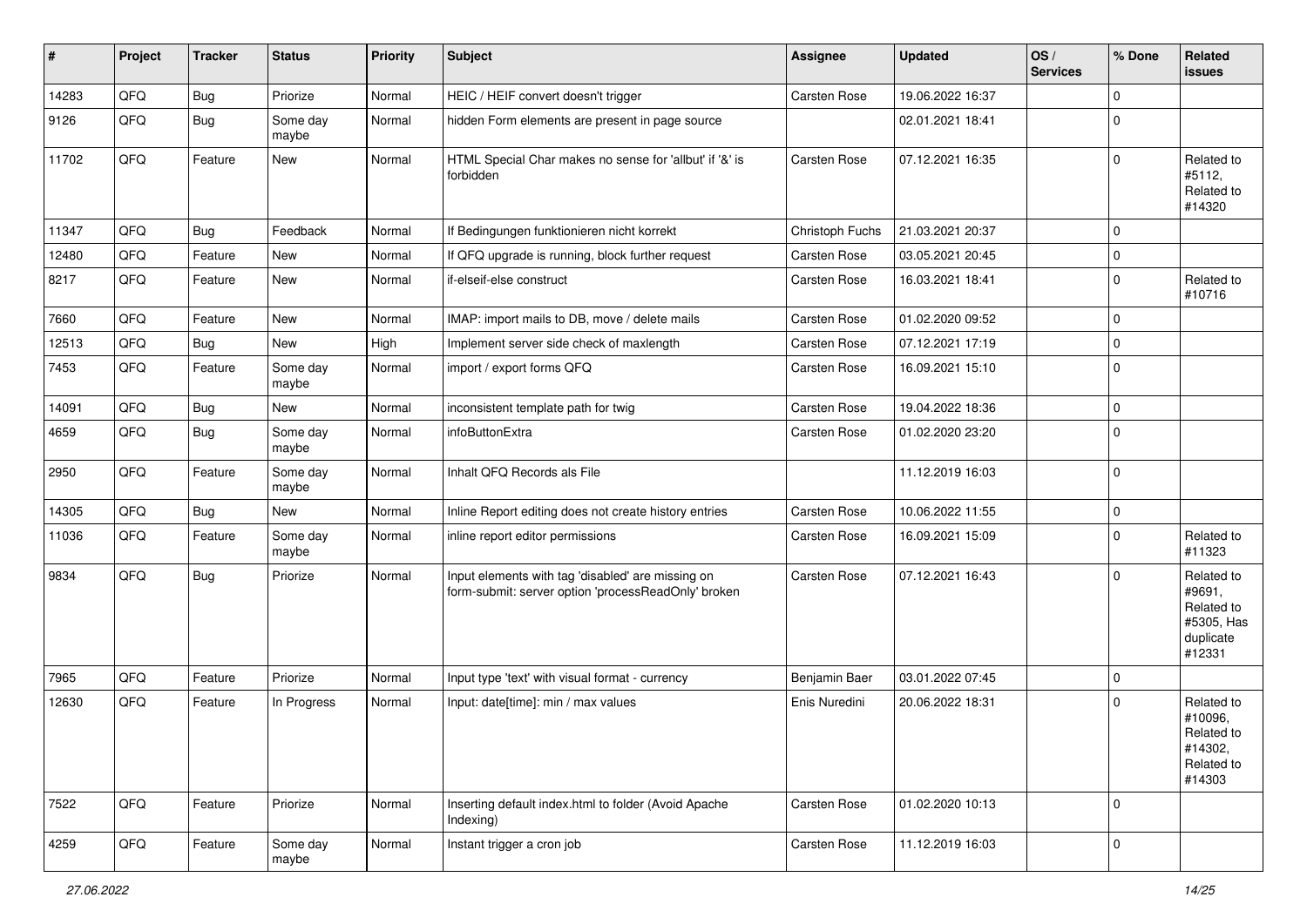| #     | Project | <b>Tracker</b> | <b>Status</b>     | <b>Priority</b> | <b>Subject</b>                                                                                         | Assignee      | <b>Updated</b>   | OS/<br><b>Services</b> | % Done              | Related<br><b>issues</b>                                               |
|-------|---------|----------------|-------------------|-----------------|--------------------------------------------------------------------------------------------------------|---------------|------------------|------------------------|---------------------|------------------------------------------------------------------------|
| 7732  | QFQ     | Feature        | Some day<br>maybe | Normal          | Javascript: Lazy Loading der add on libs                                                               | Benjamin Baer | 08.06.2022 10:38 |                        | $\mathbf 0$         | Related to<br>#12611,<br>Related to<br>#12490,<br>Related to<br>#10013 |
| 1510  | QFQ     | Feature        | Some day<br>maybe | Normal          | jquery von google laden, falls das nicht geht lokal                                                    |               | 11.12.2019 16:03 |                        | $\mathbf 0$         |                                                                        |
| 1946  | QFQ     | Feature        | Some day<br>maybe | Normal          | Kontrolle ob der ReadOnly Modus bei den<br>Formularelementen korrekt implementiert ist                 | Carsten Rose  | 11.12.2019 16:03 |                        | $\mathbf 0$         |                                                                        |
| 10443 | QFQ     | Feature        | In Progress       | Normal          | Konzept _api / _live                                                                                   | Carsten Rose  | 07.05.2020 09:39 |                        | $\mathbf 0$         |                                                                        |
| 10593 | QFQ     | Feature        | <b>New</b>        | Normal          | label2: text behind input element                                                                      | Carsten Rose  | 16.05.2020 10:57 |                        | $\mathbf 0$         |                                                                        |
| 14371 | QFQ     | Feature        | Priorize          | Normal          | LDAP via REPORT                                                                                        | Carsten Rose  | 19.06.2022 16:37 |                        | $\pmb{0}$           |                                                                        |
| 3457  | QFQ     | Feature        | Some day<br>maybe | Normal          | LDAP: concat multi values to one single entry                                                          | Carsten Rose  | 11.12.2019 16:02 |                        | $\mathbf 0$         |                                                                        |
| 6566  | QFQ     | <b>Bug</b>     | Priorize          | Normal          | Link Function 'delete': provided parameter missing on page<br>reload                                   | Benjamin Baer | 03.01.2022 08:08 |                        | $\mathbf 0$         |                                                                        |
| 10569 | QFQ     | Feature        | Priorize          | Normal          | link _blank more safe                                                                                  | Enis Nuredini | 25.03.2022 12:44 |                        | $\pmb{0}$           |                                                                        |
| 3617  | QFQ     | Feature        | Some day<br>maybe | Normal          | Load javascripts at bottom                                                                             |               | 11.12.2019 16:02 |                        | $\mathbf 0$         |                                                                        |
| 8702  | QFQ     | Feature        | New               | Normal          | Load Record which is locked: missing user info                                                         | Carsten Rose  | 11.12.2019 16:16 |                        | $\mathbf 0$         | Related to<br>#9789                                                    |
| 12490 | QFQ     | Feature        | New               | Normal          | Loading Plugins in QFQ - see what tinymce does. (lazy<br>loading)                                      | Benjamin Baer | 08.06.2022 10:37 |                        | $\mathbf 0$         | Related to<br>#12611,<br>Related to<br>#10013,<br>Related to<br>#7732  |
| 4433  | QFQ     | Feature        | Some day<br>maybe | Normal          | Log when SIP will be destroyed by QFQ for any (security)<br>reason                                     |               | 01.02.2020 23:20 |                        | $\mathbf 0$         | Related to<br>#4432,<br>Related to<br>#5458                            |
| 4439  | QFQ     | Feature        | Some day<br>maybe | Normal          | Log: report all actions fired by an FE Element, incl. the<br>original directive (slaveld, sgllnsert, ) |               | 01.02.2020 23:20 |                        | $\mathbf 0$         | Related to<br>#4432,<br>Related to<br>#5458                            |
| 9777  | QFQ     | Feature        | New               | Normal          | Logging QFQ Variables                                                                                  | Carsten Rose  | 16.12.2019 17:17 |                        | $\mathsf{O}\xspace$ |                                                                        |
| 2361  | QFQ     | Feature        | New               | Normal          | Logging wer/wann/wo welches Formular aufgerufen hat                                                    | Carsten Rose  | 11.12.2019 16:15 |                        | $\mathbf 0$         | Related to<br>#4432,<br>Related to<br>#7480                            |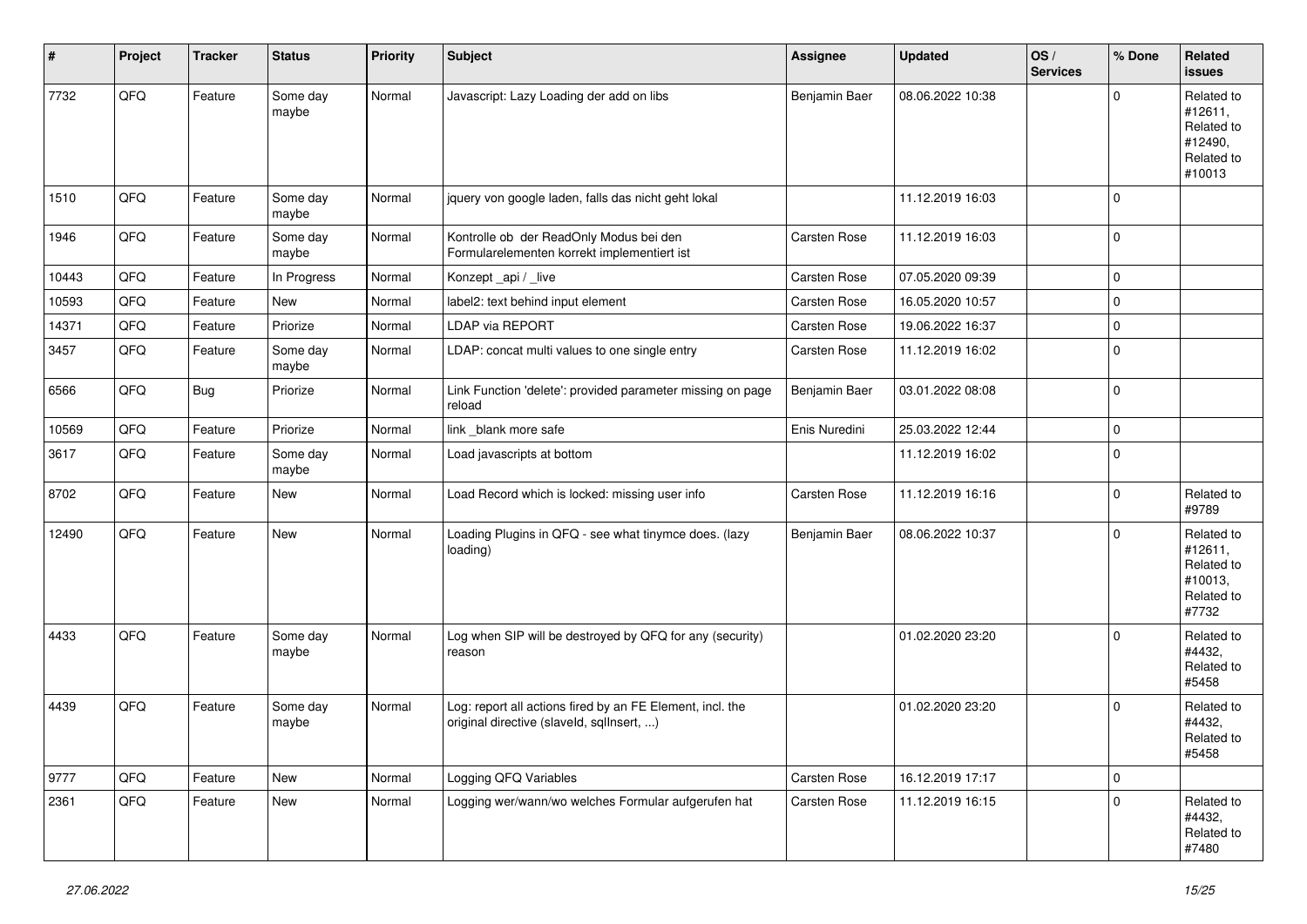| $\#$  | Project | <b>Tracker</b> | <b>Status</b>     | <b>Priority</b> | <b>Subject</b>                                                                           | <b>Assignee</b>     | <b>Updated</b>   | OS/<br><b>Services</b> | % Done      | Related<br><b>issues</b>                    |
|-------|---------|----------------|-------------------|-----------------|------------------------------------------------------------------------------------------|---------------------|------------------|------------------------|-------------|---------------------------------------------|
| 5852  | QFQ     | Feature        | Some day<br>maybe | Normal          | Logging: mail.log / sql.log - im FE anzeigen und via AJAX<br>aktualisieren               | Carsten Rose        | 01.02.2020 23:19 |                        | $\Omega$    | Related to<br>#5885                         |
| 3504  | QFQ     | Feature        | <b>New</b>        | Normal          | Logging: welche Action FEs werden wann wie ausgefuehrt                                   | Carsten Rose        | 01.02.2020 23:21 |                        | $\Omega$    | Related to<br>#5458,<br>Related to<br>#4092 |
| 4974  | QFQ     | Feature        | Some day<br>maybe | Normal          | Long polling - inform all listening clients of changes                                   |                     | 11.12.2019 16:02 |                        | $\mathbf 0$ |                                             |
| 5455  | QFQ     | Feature        | Some day<br>maybe | Normal          | Mail Redirects grld abhaengig                                                            |                     | 01.02.2020 23:20 |                        | $\Omega$    |                                             |
| 2084  | QFQ     | Feature        | Some day<br>maybe | Normal          | Mailto mit encryption: Subrecord                                                         | <b>Carsten Rose</b> | 11.12.2019 16:03 |                        | $\Omega$    | Related to<br>#2082                         |
| 11747 | QFQ     | Feature        | <b>New</b>        | Normal          | Maintenance Page with Redirect                                                           | Carsten Rose        | 03.05.2021 20:47 |                        | $\Omega$    | Related to<br>#11741                        |
| 9208  | QFQ     | Feature        | <b>New</b>        | Normal          | Manage 'recent' records                                                                  | Carsten Rose        | 01.02.2020 23:22 |                        | $\Omega$    |                                             |
| 10014 | QFQ     | Feature        | <b>New</b>        | Normal          | Manual.rst: describe behaviour and process order of<br>fillStoreVar, slaveId, sqlBefore, | Carsten Rose        | 01.02.2020 22:31 |                        | $\Omega$    |                                             |
| 4440  | QFQ     | Feature        | Some day<br>maybe | Normal          | Manual.rst: explain how to. expand PHP Session to 4h                                     |                     | 11.12.2019 16:02 |                        | $\Omega$    |                                             |
| 7104  | QFQ     | Feature        | Some day<br>maybe | Normal          | Manual: hint about escaping if '\r' appears in mail body                                 |                     | 11.12.2019 16:01 |                        | $\Omega$    |                                             |
| 12039 | QFQ     | Feature        | <b>New</b>        | Normal          | Missing htmlSpecialChar() in pre processing on form submit                               |                     | 18.02.2021 00:09 |                        | $\Omega$    | Related to<br>#14320                        |
| 4027  | QFQ     | Feature        | Some day<br>maybe | Normal          | Missing: orange 'check' / 'bullet'                                                       |                     | 11.12.2019 16:03 |                        | $\Omega$    |                                             |
| 11523 | QFQ     | Feature        | New               | Normal          | Mit dynamic Update erkennen, ob Upload gemacht wurde                                     | Carsten Rose        | 13.11.2020 15:07 |                        | $\Omega$    | Related to<br>#9533                         |
| 4626  | QFQ     | Feature        | Some day<br>maybe | Normal          | Mobile View: 'classBody=qfq-form-right' makes no sense                                   |                     | 01.02.2020 23:20 |                        | $\Omega$    |                                             |
| 3646  | QFQ     | Feature        | Some day<br>maybe | Normal          | Moeglichkeit HTML Tags in Reports auszugeben (zu<br>enkodieren: htmlspecialchars)        |                     | 11.12.2019 16:02 |                        | $\Omega$    | Related to<br>#14320                        |
| 6765  | QFQ     | Feature        | New               | Normal          | Moeglichkeit via QFQ eigene Logs zu schreiben                                            | Carsten Rose        | 01.02.2020 23:21 |                        | $\Omega$    |                                             |
| 10015 | QFQ     | Feature        | Priorize          | Normal          | Monospace in Textarea                                                                    | Carsten Rose        | 03.02.2020 13:40 |                        | $\Omega$    |                                             |
| 5459  | QFQ     | Bug            | New               | High            | Multi DB: spread system tables between 'QFQ' and<br>'Data'-DB                            | Carsten Rose        | 03.05.2021 21:14 |                        | $\Omega$    | Related to<br>#4720                         |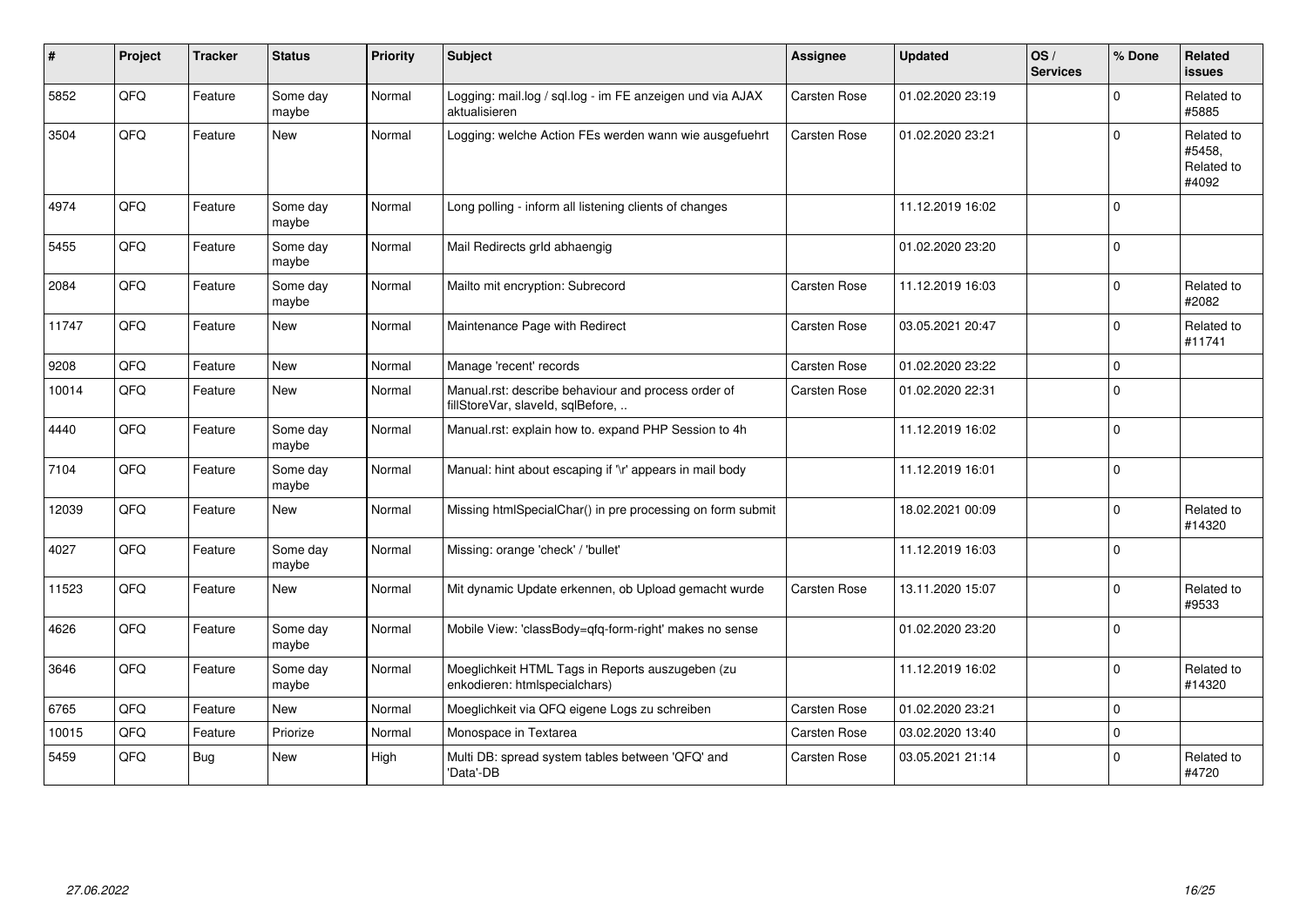| $\sharp$ | Project | <b>Tracker</b> | <b>Status</b>     | <b>Priority</b> | <b>Subject</b>                                             | <b>Assignee</b>     | <b>Updated</b>   | OS/<br><b>Services</b> | % Done      | Related<br><b>issues</b>                                             |
|----------|---------|----------------|-------------------|-----------------|------------------------------------------------------------|---------------------|------------------|------------------------|-------------|----------------------------------------------------------------------|
| 9706     | QFQ     | Feature        | New               | Normal          | Multi File Upload (hidden template group)                  | Carsten Rose        | 01.02.2020 23:22 |                        | $\mathbf 0$ | Related to<br>#7521,<br>Related to<br>#5562,<br>Related to<br>#13330 |
| 10508    | QFQ     | Bug            | New               | High            | Multi Form broken on Multi DB Instance                     | <b>Carsten Rose</b> | 03.05.2021 21:12 |                        | $\mathbf 0$ |                                                                      |
| 13331    | QFQ     | Bug            | New               | Normal          | Multi Form: Clear Icon misplaced                           | Carsten Rose        | 19.03.2022 17:47 |                        | $\mathbf 0$ |                                                                      |
| 13332    | QFQ     | <b>Bug</b>     | New               | Normal          | Multi Form: Required Felder werden visuell nicht markiert. | Carsten Rose        | 19.03.2022 17:47 |                        | $\mathbf 0$ |                                                                      |
| 4365     | QFQ     | Feature        | Some day<br>maybe | Normal          | Multi Language: new way of config                          | Carsten Rose        | 01.02.2020 23:20 |                        | $\mathbf 0$ |                                                                      |
| 11516    | QFQ     | Feature        | New               | Normal          | Multi Page Form (Previous/Next Buttons)                    | Carsten Rose        | 16.03.2021 17:52 |                        | $\mathbf 0$ |                                                                      |
| 7602     | QFQ     | Feature        | ToDo              | High            | Multi Select: with checkboxes                              | Benjamin Baer       | 22.03.2022 09:07 |                        | $\mathbf 0$ |                                                                      |
| 10714    | QFQ     | Feature        | New               | Normal          | multi Table Form                                           | Carsten Rose        | 16.03.2021 18:44 |                        | $\mathsf 0$ |                                                                      |
| 12325    | QFQ     | <b>Bug</b>     | Priorize          | Normal          | MultiDB form.dblndex not working for report syntax         | Carsten Rose        | 07.09.2021 13:37 |                        | $\mathbf 0$ | Related to<br>#12145,<br>Related to<br>#12314                        |
| 5695     | QFQ     | Feature        | In Progress       | Normal          | Multiform                                                  | Carsten Rose        | 02.01.2021 18:38 |                        | 0           |                                                                      |
| 11695    | QFQ     | Bug            | New               | Normal          | MultiForm required FE Error                                | Carsten Rose        | 04.12.2020 13:34 |                        | $\mathbf 0$ |                                                                      |
| 9579     | QFQ     | Feature        | Some day<br>maybe | Normal          | Multiform with Process Row                                 | Carsten Rose        | 11.12.2019 16:01 |                        | $\pmb{0}$   |                                                                      |
| 11667    | QFQ     | Bug            | <b>New</b>        | Normal          | MySQL mariadb-server-10.3: Incorrect datetime value        | Carsten Rose        | 03.05.2021 20:48 |                        | $\mathsf 0$ |                                                                      |
| 12023    | QFQ     | Feature        | New               | Normal          | MySQL Stored Precdure: QDECODESPECIALCHAR()                | Carsten Rose        | 16.02.2021 11:16 |                        | 0           | Related to<br>#12022                                                 |
| 6437     | QFQ     | Feature        | New               | Normal          | Neuer Mode Button bei FormElementen                        | Carsten Rose        | 01.02.2020 23:21 |                        | $\mathbf 0$ | Related to<br>#9668,<br>Blocked by<br>#9678                          |
| 6084     | QFQ     | Feature        | Some day<br>maybe | Normal          | New escape type: 'D' - convert date                        |                     | 01.02.2020 23:19 |                        | $\mathbf 0$ |                                                                      |
| 4446     | QFQ     | Feature        | Some day<br>maybe | Normal          | New FE get same feldContainerId as last modifed FE         |                     | 01.02.2020 23:20 |                        | $\mathbf 0$ |                                                                      |
| 7229     | QFQ     | Feature        | Some day<br>maybe | Normal          | New FormElement.type: Button                               |                     | 01.02.2021 12:32 |                        | $\pmb{0}$   |                                                                      |
| 5782     | QFQ     | Feature        | New               | Normal          | NextCloud API                                              | Carsten Rose        | 01.02.2020 10:02 |                        | $\mathsf 0$ |                                                                      |
| 4546     | QFQ     | <b>Bug</b>     | Some day<br>maybe | Normal          | NH: SIP storage is destroyed                               |                     | 01.02.2020 23:20 |                        | $\pmb{0}$   |                                                                      |
| 12133    | QFQ     | j Bug          | New               | Normal          | NPM, phpSpreadSheet aktualisieren                          | Carsten Rose        | 15.03.2021 09:04 |                        | $\pmb{0}$   |                                                                      |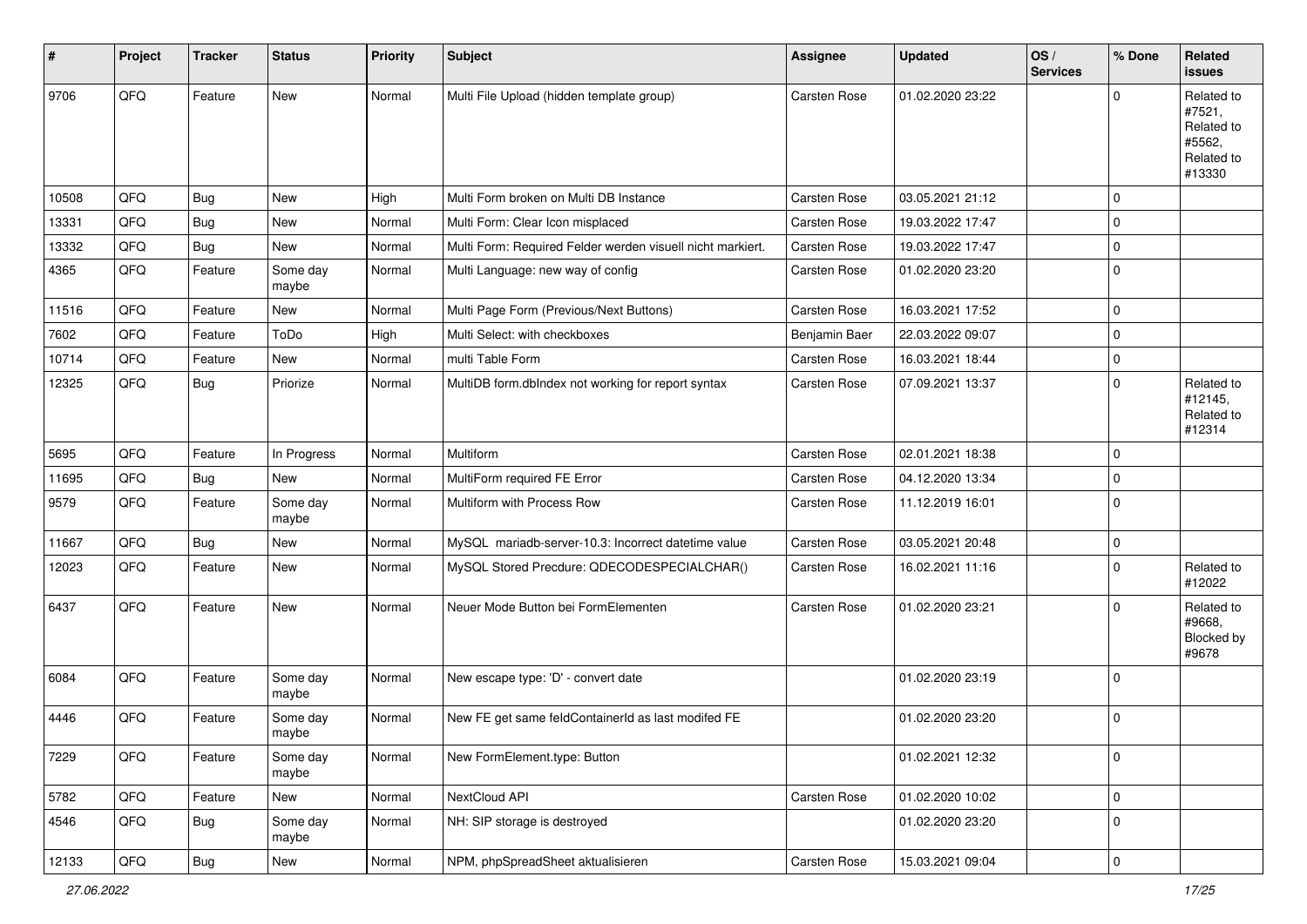| #     | Project | <b>Tracker</b> | <b>Status</b>     | <b>Priority</b> | <b>Subject</b>                                                                                        | <b>Assignee</b>     | <b>Updated</b>   | OS/<br><b>Services</b> | % Done      | <b>Related</b><br><b>issues</b>               |
|-------|---------|----------------|-------------------|-----------------|-------------------------------------------------------------------------------------------------------|---------------------|------------------|------------------------|-------------|-----------------------------------------------|
| 14090 | QFQ     | Feature        | <b>New</b>        | Normal          | Nützliche _script funktionen                                                                          | Carsten Rose        | 28.05.2022 11:03 |                        | $\Omega$    |                                               |
| 10011 | QFQ     | Feature        | Priorize          | Normal          | Offer new STORE_TYPO3 Variable 'beUser', 'beEmail'                                                    | Carsten Rose        | 08.05.2021 09:51 |                        | $\mathbf 0$ | Related to<br>#10012,<br>Related to<br>#12511 |
| 7685  | QFQ     | <b>Bug</b>     | <b>New</b>        | Normal          | Open FormElement from QFQ error message and save<br>modified record: error about missing {{formId:F}} | Carsten Rose        | 01.02.2020 23:22 |                        | $\mathbf 0$ |                                               |
| 14175 | QFQ     | <b>Bug</b>     | In Progress       | Normal          | Opening a form with no QFQ Session cookie fails                                                       | Carsten Rose        | 03.06.2022 10:40 |                        | $\mathbf 0$ |                                               |
| 7650  | QFQ     | Bug            | <b>New</b>        | High            | Optional do not show 'required' sign on FormElement                                                   | Carsten Rose        | 03.05.2021 21:14 |                        | $\mathsf 0$ |                                               |
| 7681  | QFQ     | Feature        | <b>New</b>        | Normal          | Optional switch off 'check for modified record'                                                       | Carsten Rose        | 01.02.2020 23:21 |                        | $\mathsf 0$ |                                               |
| 10384 | QFQ     | Feature        | <b>New</b>        | Normal          | Parameter Exchange QFQ Instances                                                                      |                     | 07.05.2020 09:38 |                        | $\mathbf 0$ |                                               |
| 8101  | QFQ     | Feature        | Some day<br>maybe | Normal          | Password hash: support further hashing methods                                                        | Carsten Rose        | 16.09.2021 15:10 |                        | $\mathsf 0$ |                                               |
| 5715  | QFQ     | Feature        | <b>New</b>        | High            | PDF Caching                                                                                           | Carsten Rose        | 03.05.2021 21:14 |                        | $\Omega$    | Related to<br>#5851,<br>Related to<br>#6357   |
| 7336  | QFQ     | Feature        | Some day<br>maybe | Normal          | PDF Upload: disallow PDFs with specific Meta information                                              | <b>Carsten Rose</b> | 11.12.2019 16:01 |                        | $\Omega$    |                                               |
| 6261  | QFQ     | Feature        | <b>New</b>        | Normal          | Persistent SIP                                                                                        | Carsten Rose        | 12.06.2021 09:07 |                        | $\mathbf 0$ | Related to<br>#10819                          |
| 10819 | QFQ     | Feature        | <b>New</b>        | Normal          | Persistent SIP - second try                                                                           | Carsten Rose        | 29.06.2020 23:02 |                        | $\mathbf 0$ | Related to<br>#6261                           |
| 8668  | QFQ     | Bug            | New               | High            | Pill disabled: dyamic mode 'hidden' not respected - FE is still<br>required                           | <b>Carsten Rose</b> | 03.05.2021 21:14 |                        | $\mathbf 0$ |                                               |
| 2063  | QFQ     | Bug            | Some day<br>maybe | Normal          | Pills auf 'inaktiv' setzen falls keine Element auf dem Pill<br>sichtbar sind.                         | Benjamin Baer       | 11.12.2019 16:03 |                        | $\Omega$    | Related to<br>#3752                           |
| 12556 | QFQ     | Feature        | <b>New</b>        | Normal          | Pills Title: colored = static or dynamic on allrequiredgiven                                          | Benjamin Baer       | 19.03.2022 17:49 |                        | $\mathbf 0$ |                                               |
| 11668 | QFQ     | Bug            | <b>New</b>        | Normal          | Play function.sql - problem with mysql                                                                | <b>Carsten Rose</b> | 03.05.2021 20:48 |                        | $\mathsf 0$ |                                               |
| 10080 | QFQ     | Feature        | New               | Normal          | Popup on 'save' / 'close': configure dialog (answer<br>yes/no/cancle/)                                | Carsten Rose        | 28.03.2021 20:52 |                        | $\mathsf 0$ | Is duplicate<br>of #12262                     |
| 8204  | QFQ     | Feature        | Priorize          | High            | Position 'required mark'                                                                              | Carsten Rose        | 16.06.2021 13:44 |                        | $\mathbf 0$ |                                               |
| 3495  | QFQ     | Feature        | Some day<br>maybe | Normal          | Predifined Parameter werden nicht in '+' (add new record)<br>SIP gerendert.                           |                     | 11.12.2019 16:02 |                        | $\mathbf 0$ |                                               |
| 4023  | QFQ     | Feature        | New               | Normal          | prepared statements - FE action: salveld, sqllnsert,<br>sqlUpdate, sqlDelete, sqlBefore, sqlAfter     | Carsten Rose        | 11.12.2019 16:15 |                        | $\mathbf 0$ |                                               |
| 10658 | QFQ     | Bug            | New               | Normal          | processReadOnly broken                                                                                | <b>Carsten Rose</b> | 27.05.2020 17:55 |                        | $\mathsf 0$ |                                               |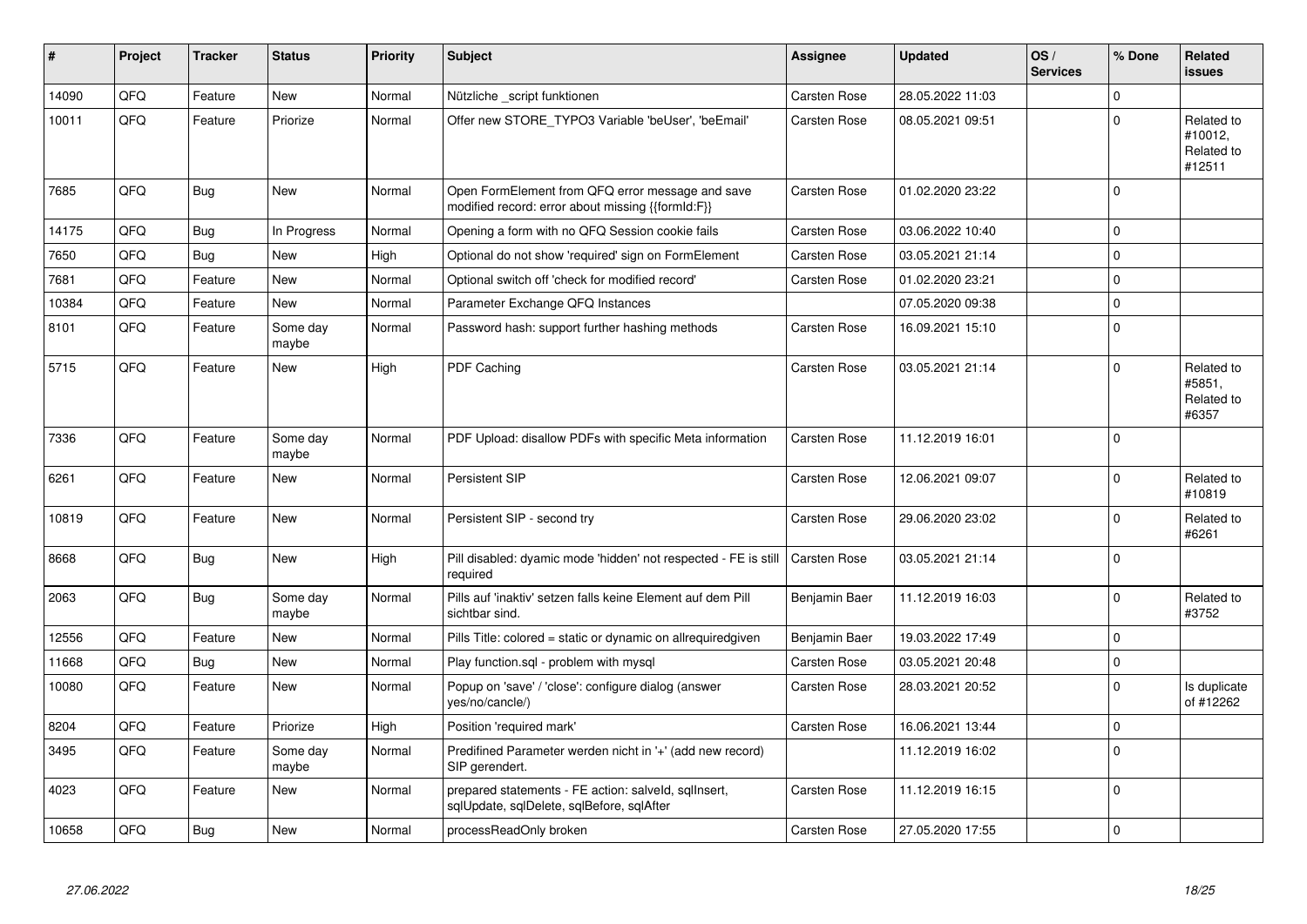| $\sharp$ | Project | <b>Tracker</b> | <b>Status</b>     | <b>Priority</b> | <b>Subject</b>                                                                                                                        | <b>Assignee</b>        | <b>Updated</b>   | OS/<br><b>Services</b> | % Done      | Related<br><b>issues</b> |
|----------|---------|----------------|-------------------|-----------------|---------------------------------------------------------------------------------------------------------------------------------------|------------------------|------------------|------------------------|-------------|--------------------------|
| 9135     | QFQ     | Feature        | Priorize          | Normal          | Progress Bar generic / replace old hourglass download<br>popup                                                                        | Benjamin Baer          | 03.01.2022 07:43 |                        | 0           |                          |
| 11980    | QFQ     | Feature        | In Progress       | Normal          | protected verzeichnis MUSS geschützt werden                                                                                           | Carsten Rose           | 07.09.2021 13:30 |                        | $\mathbf 0$ |                          |
| 1253     | QFQ     | Feature        | Some day<br>maybe | Normal          | QF: Colorpicker                                                                                                                       |                        | 11.12.2019 16:03 |                        | $\Omega$    |                          |
| 1251     | QFQ     | Feature        | Some day<br>maybe | Normal          | QF: Combo                                                                                                                             |                        | 11.12.2019 16:03 |                        | $\Omega$    |                          |
| 955      | QFQ     | Feature        | Some day<br>maybe | Normal          | QF: Notizen vor/nach dem Form                                                                                                         |                        | 01.02.2020 23:20 |                        | $\Omega$    |                          |
| 1234     | QFQ     | Feature        | Some day<br>maybe | Normal          | QF: Record numbering: Im Grid soll in Spalte 1 optional die<br>laufende Nummer der Records angezeigt werden.                          |                        | 01.02.2020 23:20 |                        | $\Omega$    |                          |
| 10124    | QFQ     | Feature        | Feedback          | Normal          | qfq AAI-Login                                                                                                                         | Karin Niffeler         | 07.05.2020 09:36 |                        | $\mathbf 0$ |                          |
| 14376    | QFQ     | Feature        | New               | Normal          | QFQ Bootstrap: if missing, create stored procedures                                                                                   | Enis Nuredini          | 19.06.2022 16:37 |                        | 0           |                          |
| 13592    | QFQ     | Bug            | New               | Normal          | QFQ Build Queue: das vergeben von Tags klappt nicht. Es<br>werden keine Releases gebaut.                                              | Carsten Rose           | 19.03.2022 17:45 |                        | $\Omega$    |                          |
| 5160     | QFQ     | Feature        | Some day<br>maybe | Normal          | QFQ collaborative / together.js, ShareJS, y-js, collaborative,                                                                        |                        | 11.12.2019 16:02 |                        | $\Omega$    |                          |
| 5389     | QFQ     | Feature        | Some day<br>maybe | Normal          | QFQ Design: Multline label / note                                                                                                     | Benjamin Baer          | 01.02.2020 23:19 |                        | $\mathbf 0$ |                          |
| 6140     | QFQ     | <b>Bug</b>     | Priorize          | Normal          | QFQ DnD Sort: Locked fields                                                                                                           | Benjamin Baer          | 21.03.2022 09:56 |                        | $\mathbf 0$ |                          |
| 9024     | QFQ     | Bug            | Some day<br>maybe | Normal          | QFQ Einarbeitung                                                                                                                      |                        | 01.02.2020 15:56 |                        | $\Omega$    |                          |
| 1635     | QFQ     | Feature        | Some day<br>maybe | Normal          | QFQ Extension content record: weitere Optionen<br>einblenden.                                                                         | Carsten Rose           | 11.12.2019 16:03 |                        | $\Omega$    |                          |
| 12508    | QFQ     | Bug            | In Progress       | High            | qfq Form: sendMail                                                                                                                    | Karin Niffeler         | 19.03.2022 17:48 |                        | $\Omega$    |                          |
| 12463    | QFQ     | <b>Bug</b>     | ToDo              | High            | QFQ Function: 'function' and 'sql' on same level - output of<br>sql is shown two times.                                               | Carsten Rose           | 15.12.2021 16:31 |                        | $\Omega$    |                          |
| 12395    | QFQ     | <b>Bug</b>     | ToDo              | High            | QFQ Function: Result two times shown                                                                                                  | Carsten Rose           | 18.02.2022 08:59 |                        | $\mathbf 0$ |                          |
| 12465    | QFQ     | Feature        | <b>New</b>        | Normal          | QFQ Function: use in FE to fill StoreRecord                                                                                           | Carsten Rose           | 05.05.2021 21:58 |                        | $\mathbf 0$ |                          |
| 13609    | QFQ     | Feature        | New               | Normal          | QFQ Introduction: Seite aufloesen                                                                                                     | Philipp<br>Gröbelbauer | 28.05.2022 11:02 |                        | $\Omega$    |                          |
| 5892     | QFQ     | Feature        | Some day<br>maybe | Normal          | QFQ should use T3 API to manipulate FE GROUP<br>membership                                                                            |                        | 01.02.2020 23:20 |                        | l 0         |                          |
| 7524     | QFQ     | <b>Bug</b>     | New               | Normal          | QFQ throws a 'General Error' if 'fileadmin/protected/log/' is<br>not writeable                                                        | Carsten Rose           | 01.02.2020 23:22 |                        | $\mathbf 0$ |                          |
| 9927     | QFQ     | Feature        | New               | Normal          | QFQ Update: a) Update nur machen wenn BE User<br>eingeloggt ist., b) Bei Fehler genaue Meldung welcher<br>Updateschritt Probleme hat. | Carsten Rose           | 22.01.2020 12:59 |                        | $\mathbf 0$ |                          |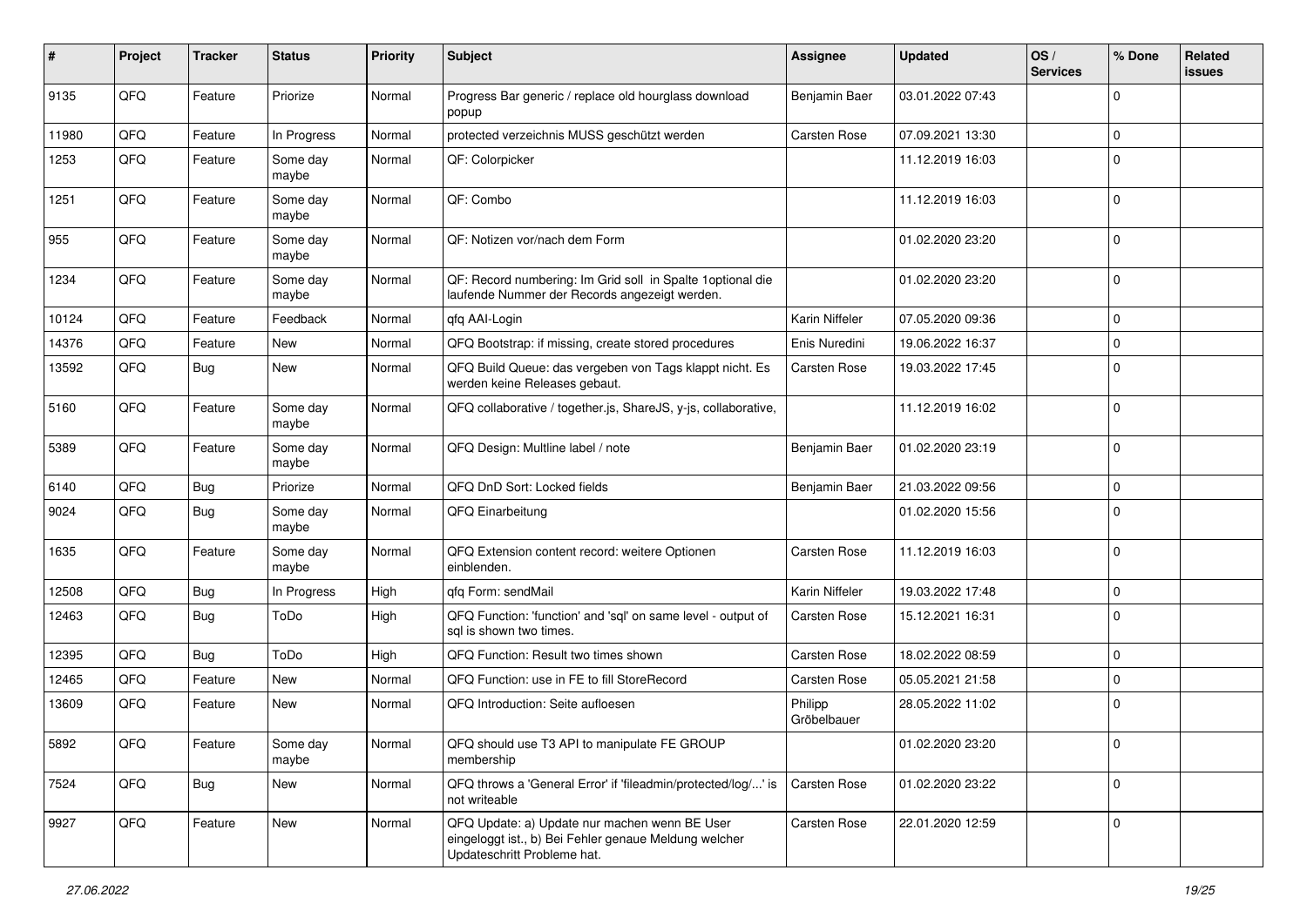| #     | Project | <b>Tracker</b> | <b>Status</b>     | <b>Priority</b> | <b>Subject</b>                                                                      | <b>Assignee</b> | <b>Updated</b>   | OS/<br><b>Services</b> | % Done      | Related<br><b>issues</b>                                               |
|-------|---------|----------------|-------------------|-----------------|-------------------------------------------------------------------------------------|-----------------|------------------|------------------------|-------------|------------------------------------------------------------------------|
| 3692  | QFQ     | Feature        | Some day<br>maybe | Normal          | QFQ Webseite                                                                        | Benjamin Baer   | 11.12.2019 16:02 |                        | $\Omega$    | Related to<br>#5033                                                    |
| 7108  | QFQ     | Feature        | Some day<br>maybe | Normal          | QFQ Wrap Elements                                                                   |                 | 11.12.2019 16:01 |                        | $\Omega$    |                                                                        |
| 4839  | QFQ     | Feature        | Some day<br>maybe | Normal          | qfq-handle in <head> Abschnitt</head>                                               | Carsten Rose    | 11.12.2019 16:02 |                        | $\mathbf 0$ |                                                                        |
| 13528 | QFQ     | Bug            | New               | Normal          | gfg.io > releases: es wird kein neues Release angelegt                              | Benjamin Baer   | 19.03.2022 17:46 |                        | $\mathbf 0$ |                                                                        |
| 6574  | QFQ     | Bug            | Priorize          | Normal          | gfg.log: Fehlermeldung wurde angezeigt, aber nicht geloggt                          | Carsten Rose    | 01.02.2020 10:13 |                        | $\mathbf 0$ |                                                                        |
| 14187 | QFQ     | Feature        | <b>New</b>        | High            | gfg.log: show current URL                                                           | Carsten Rose    | 28.05.2022 11:02 |                        | $\mathbf 0$ | Related to<br>#13933,<br>Related to<br>#12532,<br>Related to<br>#11893 |
| 5480  | QFQ     | Feature        | Some day<br>maybe | Normal          | QFQ: Dokumentation mit Screenshots versehen                                         | Carsten Rose    | 01.02.2020 23:20 |                        | $\Omega$    | Related to<br>#9879                                                    |
| 8586  | QFQ     | Feature        | Some day<br>maybe | Normal          | QFQ: Enhance Error message for 'record not found'                                   | Carsten Rose    | 16.09.2021 15:10 |                        | $\mathbf 0$ |                                                                        |
| 4771  | QFQ     | Bug            | Some day<br>maybe | Normal          | gfg: select-down-values empty after save (edit-form for<br>program administrators)  | Carsten Rose    | 01.02.2020 23:20 |                        | $\mathbf 0$ | Related to<br>#4549, Has<br>duplicate<br>#4282                         |
| 13757 | QFQ     | Feature        | <b>New</b>        | High            | QR / Bar-Code Plugin                                                                | Enis Nuredini   | 19.03.2022 17:43 |                        | $\Omega$    |                                                                        |
| 7520  | QFQ     | Feature        | New               | Normal          | QR Code:  AS _qr ( AS _link)                                                        | Carsten Rose    | 01.02.2020 23:22 |                        | $\mathbf 0$ |                                                                        |
| 5851  | QFQ     | Feature        | Some day<br>maybe | Normal          | Queue System implementieren: MQTT, RabbitMQ                                         |                 | 01.02.2020 23:20 |                        | $\mathbf 0$ | Related to<br>#5715                                                    |
| 6483  | QFQ     | Bug            | New               | Normal          | R Store funktioniert nicht bei 'Report Notation' im FE                              | Carsten Rose    | 01.02.2020 23:21 |                        | $\Omega$    |                                                                        |
| 9020  | QFQ     | Bug            | Some day<br>maybe | Normal          | radio mit buttonClass und dynamicUpdate lassen sich nicht<br>kombinieren            |                 | 11.12.2019 16:01 |                        | $\mathbf 0$ |                                                                        |
| 7924  | QFQ     | Feature        | <b>New</b>        | Normal          | Radio/Checkbox with Tooltip                                                         | Carsten Rose    | 01.02.2020 23:22 |                        | $\Omega$    |                                                                        |
| 11239 | QFQ     | Bug            | <b>New</b>        | Normal          | Radiobutton (plain): horizontales Rendern abhängig vom<br>Datentyp in der Datenbank | Carsten Rose    | 30.09.2020 18:37 |                        | $\mathbf 0$ |                                                                        |
| 11237 | QFQ     | Bug            | <b>New</b>        | High            | Radiobutton / parameter.buttonClass= btn-default - kein dirty<br>Trigger            | Benjamin Baer   | 03.05.2021 21:12 |                        | $\Omega$    | Related to<br>#10766                                                   |
| 10766 | QFQ     | Bug            | New               | High            | Radiobutton / parameter.buttonClass=btn-default: dynamic<br>update                  |                 | 03.05.2021 21:12 |                        | $\mathbf 0$ | Related to<br>#11237                                                   |
| 7513  | QFQ     | Bug            | New               | Normal          | Radios not correct aligned                                                          | Carsten Rose    | 01.02.2020 23:22 |                        | $\mathbf 0$ |                                                                        |
| 7795  | QFQ     | Bug            | New               | Normal          | Readonly Form: Typeahead-Felder                                                     | Carsten Rose    | 01.02.2020 23:22 |                        | $\mathbf 0$ |                                                                        |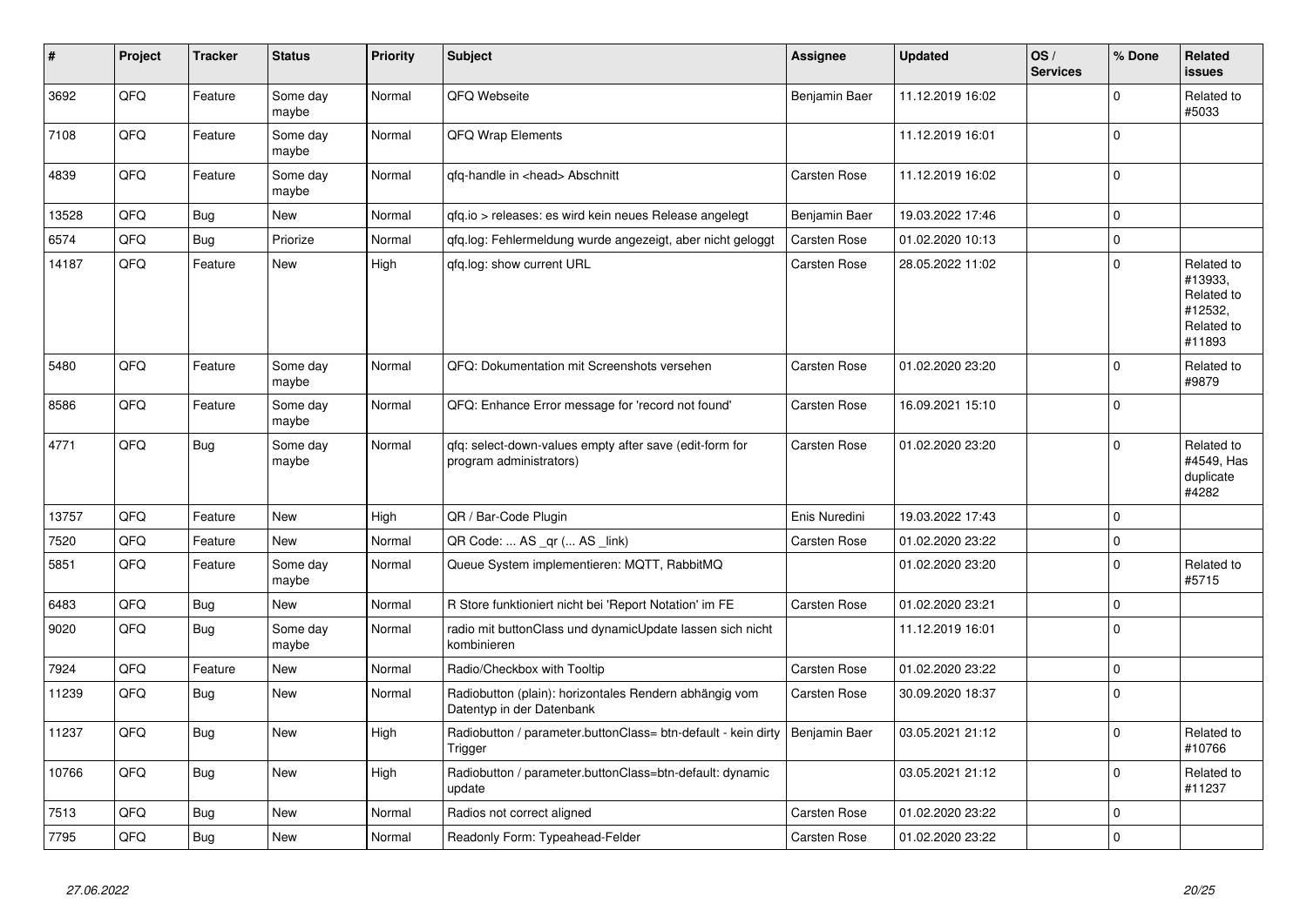| $\vert$ # | Project | <b>Tracker</b> | <b>Status</b>     | <b>Priority</b> | <b>Subject</b>                                                                               | Assignee            | <b>Updated</b>   | OS/<br><b>Services</b> | % Done      | <b>Related</b><br><b>issues</b>                                        |
|-----------|---------|----------------|-------------------|-----------------|----------------------------------------------------------------------------------------------|---------------------|------------------|------------------------|-------------|------------------------------------------------------------------------|
| 3867      | QFQ     | Feature        | Priorize          | Normal          | Readonly Formular: Template Groups add/delete<br>ausbeldnen                                  | Carsten Rose        | 05.05.2021 22:12 |                        | $\mathbf 0$ |                                                                        |
| 3109      | QFQ     | Bug            | Some day<br>maybe | High            | RealUrl: Links werden nicht korrekt gerendert                                                | Carsten Rose        | 03.05.2021 21:14 |                        | $\mathsf 0$ |                                                                        |
| 7280      | QFQ     | Feature        | New               | Normal          | recently used table                                                                          | Carsten Rose        | 01.02.2020 23:21 |                        | $\pmb{0}$   |                                                                        |
| 7480      | QFQ     | Feature        | <b>New</b>        | Normal          | Record History (Undo / Redo)                                                                 | Carsten Rose        | 11.12.2019 16:16 |                        | $\mathbf 0$ | Related to<br>#2361                                                    |
| 7099      | QFQ     | Feature        | <b>New</b>        | Normal          | Redesign FormEditor                                                                          | Carsten Rose        | 01.02.2020 23:21 |                        | $\mathbf 0$ |                                                                        |
| 13700     | QFQ     | Feature        | <b>New</b>        | Normal          | Redesign qfq.io Seite                                                                        | Carsten Rose        | 19.03.2022 17:43 |                        | $\mathsf 0$ |                                                                        |
| 10012     | QFQ     | Feature        | Priorize          | Normal          | redirectAllMailTo: {{beEmail:T}}                                                             | <b>Carsten Rose</b> | 08.05.2021 09:54 |                        | $\mathbf 0$ | Related to<br>#12412,<br>Related to<br>#12413,<br>Related to<br>#10011 |
| 12611     | QFQ     | Feature        | Some day<br>maybe | Normal          | Refactoring: Bootstrap with Lazy Loading                                                     | Carsten Rose        | 08.06.2022 10:37 |                        | $\Omega$    | Related to<br>#12490,<br>Related to<br>#10013,<br>Related to<br>#7732  |
| 4640      | QFQ     | Feature        | Some day<br>maybe | Normal          | Rename System Forms                                                                          |                     | 01.02.2020 23:20 |                        | $\mathbf 0$ |                                                                        |
| 10005     | QFQ     | Feature        | Priorize          | Normal          | Report / special column name:  AS calendar                                                   | Carsten Rose        | 03.06.2020 17:28 |                        | $\pmb{0}$   |                                                                        |
| 11323     | QFQ     | Feature        | Some day<br>maybe | Normal          | Report Frontend Editor Modal + Codemirror                                                    | Carsten Rose        | 16.09.2021 15:10 |                        | $\mathbf 0$ | Related to<br>#11036                                                   |
| 8975      | QFQ     | Feature        | New               | Normal          | Report Notation: 2.0                                                                         | Carsten Rose        | 01.02.2020 23:22 |                        | $\Omega$    | Related to<br>#8963                                                    |
| 9983      | QFQ     | Feature        | New               | Normal          | Report Notation: new keyword 'range'                                                         | Carsten Rose        | 01.02.2020 15:55 |                        | $\mathbf 0$ |                                                                        |
| 7261      | QFQ     | <b>Bug</b>     | <b>New</b>        | Normal          | Report pathFilename for user without path, only the filename                                 | <b>Carsten Rose</b> | 01.02.2020 23:21 |                        | $\mathbf 0$ |                                                                        |
| 6723      | QFQ     | Feature        | New               | Normal          | Report QFQ Installation and Version                                                          | Carsten Rose        | 12.06.2021 09:07 |                        | $\mathbf 0$ |                                                                        |
| 10463     | QFQ     | Feature        | <b>New</b>        | Normal          | Report link: expliztes setzen von HTML Tags (Bedarf fuer<br>'data-selenium' & 'id')          | Enis Nuredini       | 23.03.2022 09:23 |                        | $\mathbf 0$ | Related to<br>#7648                                                    |
| 9535      | QFQ     | Bug            | Feedback          | Normal          | Report:  AS '_vertical' - column to wide - vertical >> rot45,<br>rot90                       | Benjamin Baer       | 01.02.2020 15:56 |                        | $\mathbf 0$ |                                                                        |
| 11534     | QFQ     | Feature        | New               | Normal          | Report: Action on selected rows - Table batchprocessing<br>feature                           |                     | 18.11.2020 08:15 |                        | $\mathbf 0$ |                                                                        |
| 3967      | QFQ     | Feature        | Some day<br>maybe | High            | Report: Checkbox, Radio, Dropdown, Input welches ohne<br>Submit funktioniert - 'Inline-Form' | Carsten Rose        | 03.05.2021 21:14 |                        | $\mathbf 0$ |                                                                        |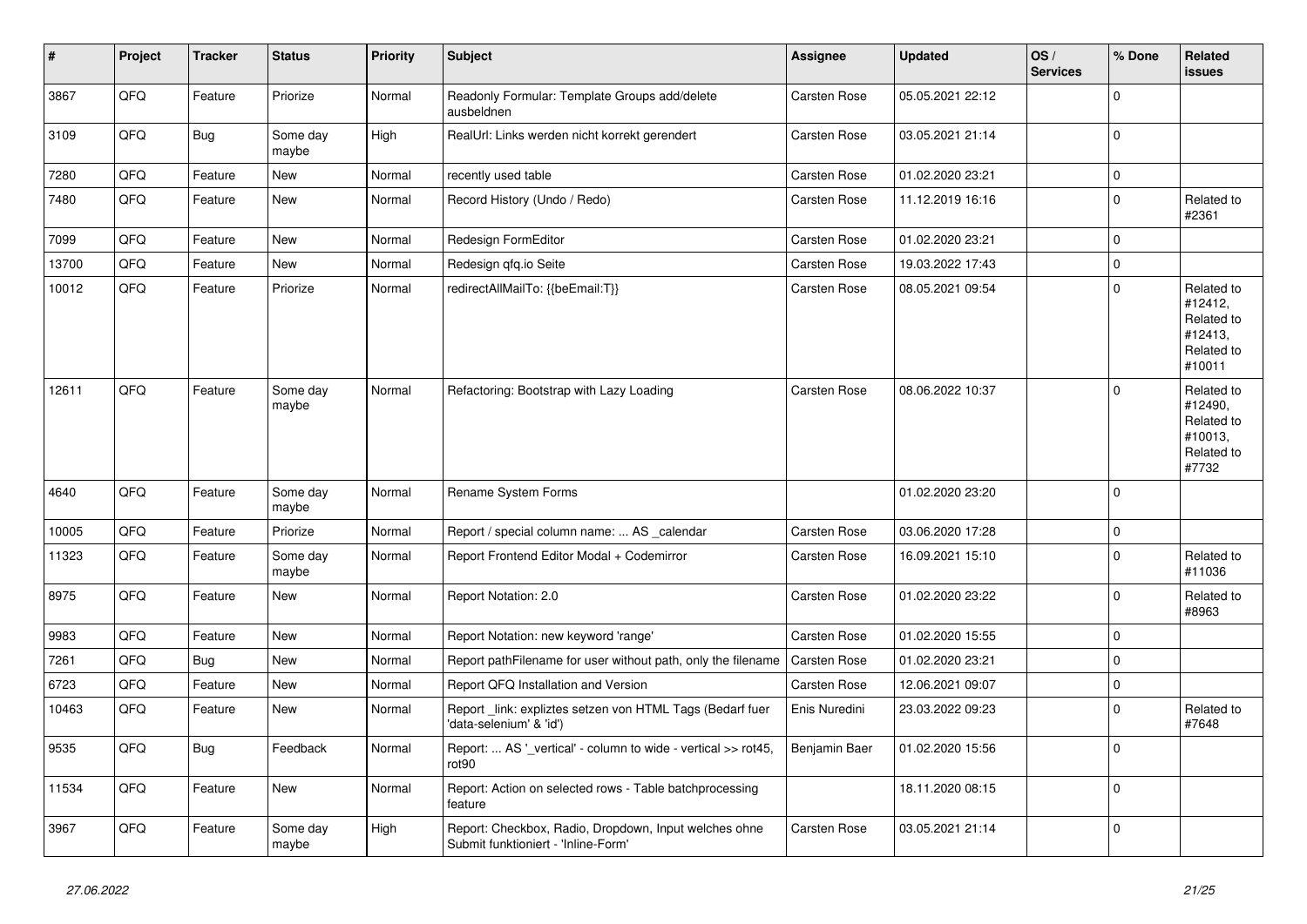| $\vert$ # | Project | <b>Tracker</b> | <b>Status</b>     | <b>Priority</b> | <b>Subject</b>                                                                                     | Assignee      | <b>Updated</b>   | OS/<br><b>Services</b> | % Done      | Related<br><b>issues</b> |
|-----------|---------|----------------|-------------------|-----------------|----------------------------------------------------------------------------------------------------|---------------|------------------|------------------------|-------------|--------------------------|
| 9052      | QFQ     | Feature        | Feedback          | High            | Report: CodeMirror with SQL Syntax Highlight in FE                                                 | Enis Nuredini | 08.06.2022 10:25 |                        | $\Omega$    |                          |
| 3991      | QFQ     | Feature        | Some day<br>maybe | Normal          | report: Columnname '_skipWrap' skips 'fbeg', 'fend'                                                | Carsten Rose  | 11.12.2019 16:03 |                        | $\Omega$    |                          |
| 14323     | QFQ     | <b>Bug</b>     | In Progress       | Normal          | Report: render=both single - no impact                                                             | Carsten Rose  | 19.06.2022 18:31 |                        | $\mathbf 0$ |                          |
| 4435      | QFQ     | Feature        | Some day<br>maybe | Normal          | Report: striptags - specify allowed tags                                                           |               | 01.02.2020 23:20 |                        | $\Omega$    |                          |
| 9811      | QFQ     | Feature        | New               | Normal          | Report: tag every n'th row                                                                         | Carsten Rose  | 01.02.2020 23:22 |                        | $\Omega$    |                          |
| 5345      | QFQ     | Feature        | New               | Normal          | Report: UPDATE / INSERT / DELETE statements should<br>trigger subqueries, depending on the result. | Carsten Rose  | 27.05.2020 16:11 |                        | $\Omega$    |                          |
| 5129      | QFQ     | Feature        | Some day<br>maybe | Normal          | Reports: SQL fuer x Achse und y Achse                                                              |               | 11.12.2019 16:02 |                        | $\Omega$    |                          |
| 9855      | QFQ     | <b>Bug</b>     | New               | Normal          | <b>Required Check</b>                                                                              |               | 01.02.2020 15:56 |                        | $\mathbf 0$ |                          |
| 4454      | QFQ     | Bug            | Some day<br>maybe | Normal          | Required Elements: multiple elements in a row - whole row<br>marked if only one input is empty.    | Benjamin Baer | 01.02.2020 23:20 |                        | $\Omega$    |                          |
| 14028     | QFQ     | Feature        | New               | Normal          | Required notification: visual nicer                                                                | Enis Nuredini | 28.05.2022 11:01 |                        | $\mathbf 0$ |                          |
| 7921      | QFQ     | Feature        | Some day<br>maybe | Normal          | Rest API Export: URL kuerzer machen                                                                |               | 01.02.2020 23:19 |                        | $\Omega$    |                          |
| 9394      | QFQ     | Feature        | Priorize          | Normal          | REST: allow for non numerical ids in get requests                                                  | Carsten Rose  | 05.05.2021 22:10 |                        | $\Omega$    |                          |
| 12974     | QFQ     | <b>Bug</b>     | <b>New</b>        | High            | Sanitize Queries in Action-Elements                                                                | Carsten Rose  | 07.12.2021 17:19 |                        | $\Omega$    |                          |
| 5366      | QFQ     | Feature        | Priorize          | Normal          | Saving with keyboard shortcuts                                                                     | Benjamin Baer | 21.03.2022 09:47 |                        | $\Omega$    |                          |
| 5428      | QFQ     | Feature        | Some day<br>maybe | Normal          | secure thumbnail: late render on access.                                                           | Carsten Rose  | 01.02.2020 23:20 |                        | $\Omega$    |                          |
| 880       | QFQ     | Feature        | Some day<br>maybe | Urgent          | Security: PHP, SQL Injection, XSS                                                                  |               | 03.05.2021 21:14 |                        | $\mathbf 0$ | Related to<br>#14320     |
| 3727      | QFQ     | Feature        | New               | High            | Security: Session Hijacking erschweren                                                             | Carsten Rose  | 03.05.2021 21:14 |                        | $\Omega$    |                          |
| 11076     | QFQ     | Feature        | In Progress       | Normal          | SELECT  AS _websocket                                                                              | Carsten Rose  | 30.08.2020 17:49 |                        | $\Omega$    |                          |
| 7730      | QFQ     | Feature        | Priorize          | Normal          | SELECT Box: title in between                                                                       | Benjamin Baer | 01.02.2020 23:22 |                        | $\Omega$    |                          |
| 7519      | QFQ     | Feature        | New               | Normal          | Select: Multi                                                                                      | Carsten Rose  | 01.02.2020 23:22 |                        | $\Omega$    |                          |
| 7616      | QFQ     | Bug            | Priorize          | Normal          | Selectlist with Enum & Dynamic Update                                                              | Carsten Rose  | 01.02.2020 10:13 |                        | $\Omega$    |                          |
| 14227     | QFQ     | Feature        | New               | Normal          | Selenium Konkurrenz: cypress.io                                                                    | Enis Nuredini | 28.05.2022 11:02 |                        | $\Omega$    |                          |
| 13900     | QFQ     | Feature        | Priorize          | Normal          | Selenium: Check das Cookie/PDF funktioniert                                                        | Enis Nuredini | 25.03.2022 12:45 |                        | $\Omega$    |                          |
| 13899     | QFQ     | Bug            | ToDo              | Normal          | Selenium: zum laufen bringen                                                                       | Enis Nuredini | 25.03.2022 10:24 |                        | $\Omega$    |                          |
| 11080     | QFQ     | Feature        | New               | Normal          | Send MQTT messages                                                                                 | Carsten Rose  | 29.08.2020 19:49 |                        | $\Omega$    |                          |
| 7014      | QFQ     | Bug            | New               | Normal          | Sending invalid emails succeeds when<br>debug.redirectAllMailTo is set                             | Carsten Rose  | 01.02.2020 23:21 |                        | $\Omega$    |                          |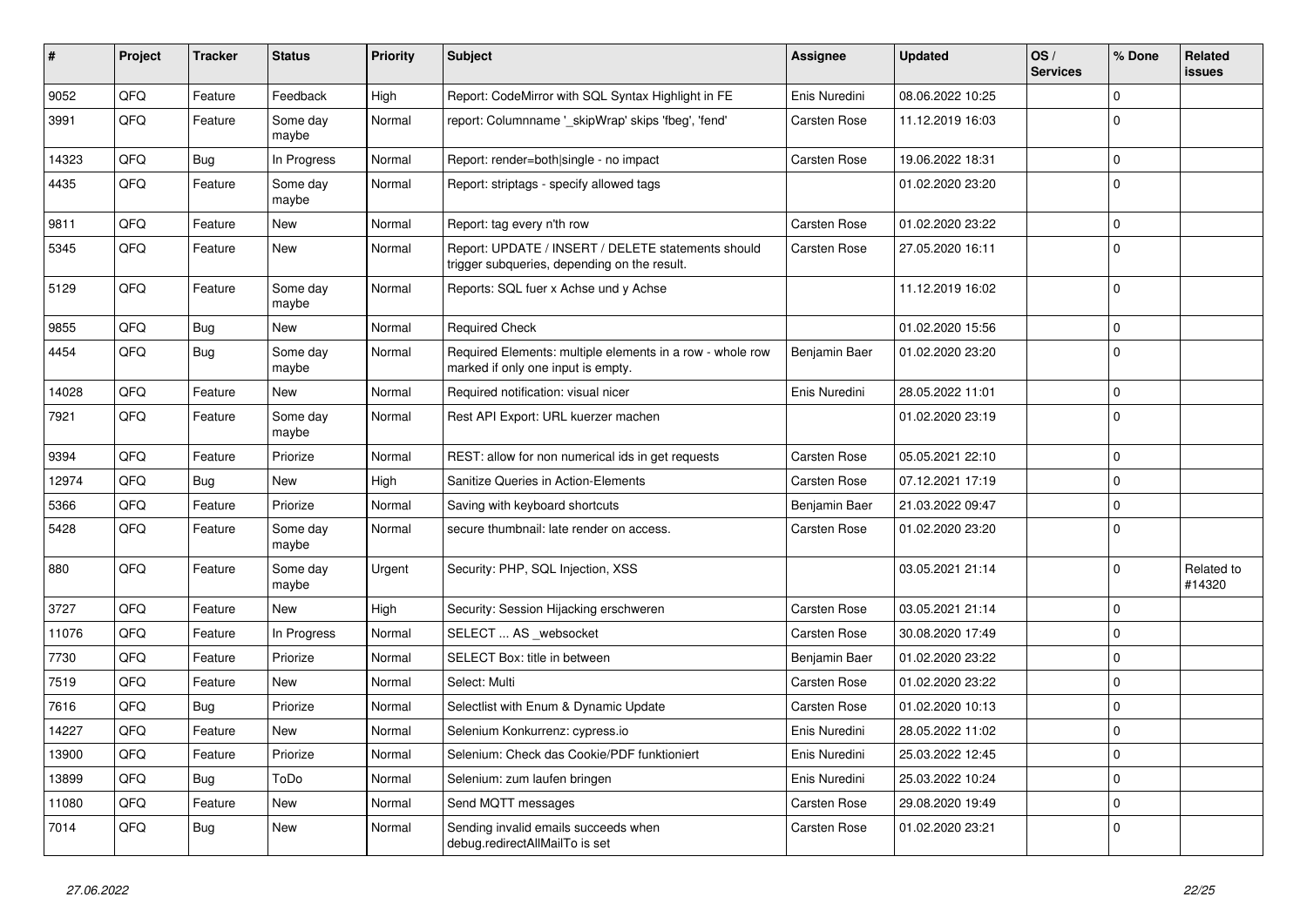| #     | Project    | <b>Tracker</b> | <b>Status</b>     | <b>Priority</b> | <b>Subject</b>                                                                                     | Assignee            | <b>Updated</b>   | OS/<br><b>Services</b> | % Done       | <b>Related</b><br><b>issues</b>               |
|-------|------------|----------------|-------------------|-----------------|----------------------------------------------------------------------------------------------------|---------------------|------------------|------------------------|--------------|-----------------------------------------------|
| 4956  | QFQ        | Feature        | Some day<br>maybe | Normal          | Sendmail: Benutzerdefinierte Headers                                                               | Carsten Rose        | 11.12.2019 16:02 |                        | $\mathbf 0$  |                                               |
| 4551  | QFQ        | Feature        | Some day<br>maybe | Normal          | Set 'pills' via dynamicUpdate to show/hide/disabled                                                |                     | 01.02.2020 23:20 |                        | $\mathbf 0$  | Related to<br>#3752                           |
| 8963  | QFQ        | Feature        | Priorize          | Normal          | Setting values in a store: flexible way                                                            | Carsten Rose        | 05.05.2021 22:10 |                        | $\mathbf 0$  | Related to<br>#8975                           |
| 3537  | QFQ        | Feature        | Some day<br>maybe | Low             | SHOW COLUMNS FROM tableName - Extend '{{!'<br>definition                                           | Carsten Rose        | 11.12.2019 16:02 |                        | $\mathbf 0$  |                                               |
| 7107  | QFQ        | Feature        | Some day<br>maybe | Normal          | Showcase Registration Tool: Anmeldung / Administration :<br>Liste Anmeldungen / Emaileinaldung     | Carsten Rose        | 11.12.2019 16:01 |                        | $\mathbf 0$  |                                               |
| 9121  | QFQ        | <b>Bug</b>     | Priorize          | High            | sip links have r and __dbIndexData set                                                             | Carsten Rose        | 12.06.2021 10:41 |                        | $\mathbf 0$  |                                               |
| 9707  | QFQ        | Feature        | <b>New</b>        | Normal          | SIP security: encode pageld and check pageld on decode                                             | <b>Carsten Rose</b> | 01.02.2020 23:22 |                        | $\mathbf 0$  |                                               |
| 12532 | QFQ        | Feature        | <b>New</b>        | High            | SIP-Parameter bei Seitenaufruf in Browser-Console<br>anzeigen                                      | Carsten Rose        | 07.12.2021 17:19 |                        | $\mathbf 0$  | Related to<br>#11893.<br>Related to<br>#14187 |
| 12512 | QFQ        | <b>Bug</b>     | <b>New</b>        | Normal          | Some MySQL Installation can't use 'stored procedures'                                              | Carsten Rose        | 19.03.2022 17:48 |                        | $\mathbf 0$  |                                               |
| 4442  | QFQ        | Feature        | Some day<br>maybe | Normal          | Special Column Name: link - new symbol G (Glyph) to<br>choose any available symbol                 |                     | 11.12.2019 16:02 |                        | $\mathbf 0$  |                                               |
| 7683  | QFQ        | Feature        | <b>New</b>        | Normal          | Special column names in '{{ SELECT  AS _link }}' should<br>be detected                             | Carsten Rose        | 01.02.2020 23:21 |                        | $\mathbf 0$  |                                               |
| 9928  | <b>OFO</b> | Feature        | Priorize          | Normal          | SpecialColumnName: a) Deprecated: ' AS "_+tag " ', b)<br>New: ' AS "_ <tag1><tag2>"'</tag2></tag1> | Carsten Rose        | 01.02.2020 23:17 |                        | $\Omega$     | Related to<br>#9929                           |
| 8806  | QFQ        | Feature        | <b>New</b>        | Normal          | SQL Function nl2br                                                                                 | Carsten Rose        | 01.02.2020 23:22 |                        | $\mathbf 0$  |                                               |
| 12545 | QFQ        | <b>Bug</b>     | <b>New</b>        | Urgent          | sql.log not created / updated                                                                      | Carsten Rose        | 14.12.2021 16:02 |                        | $\mathbf{0}$ |                                               |
| 4050  | QFQ        | Feature        | <b>New</b>        | Normal          | sql.log: 1) FormElement ID which causes a specific action,<br>2) Result in the same row.           | Carsten Rose        | 15.04.2020 11:35 |                        | $\mathbf 0$  | Related to<br>#5458                           |
| 12504 | QFQ        | Feature        | Priorize          | Normal          | sql.log: report fe.id                                                                              | Carsten Rose        | 05.05.2021 22:09 |                        | $\mathbf{0}$ |                                               |
| 3941  | QFQ        | Feature        | Some day<br>maybe | Normal          | sqlAfter: es sollten mehrere moeglich sein                                                         | Carsten Rose        | 11.12.2019 16:03 |                        | $\mathbf 0$  | Related to<br>#3942                           |
| 4026  | QFQ        | Feature        | Some day<br>maybe | Normal          | sqlLog.sql: log number of FE.id                                                                    | Carsten Rose        | 11.12.2019 16:03 |                        | $\Omega$     | Related to<br>#5458                           |
| 9129  | QFQ        | Feature        | New               | Normal          | sqlValidate: Message as notification, not as error                                                 | Carsten Rose        | 01.02.2020 23:22 |                        | $\Omega$     | Related to<br>#9128                           |
| 10081 | QFQ        | Bug            | New               | High            | Stale record lock after 'forbidden' character                                                      | Carsten Rose        | 03.05.2021 21:12 |                        | $\mathbf 0$  | Related to<br>#10082,<br>Related to<br>#9789  |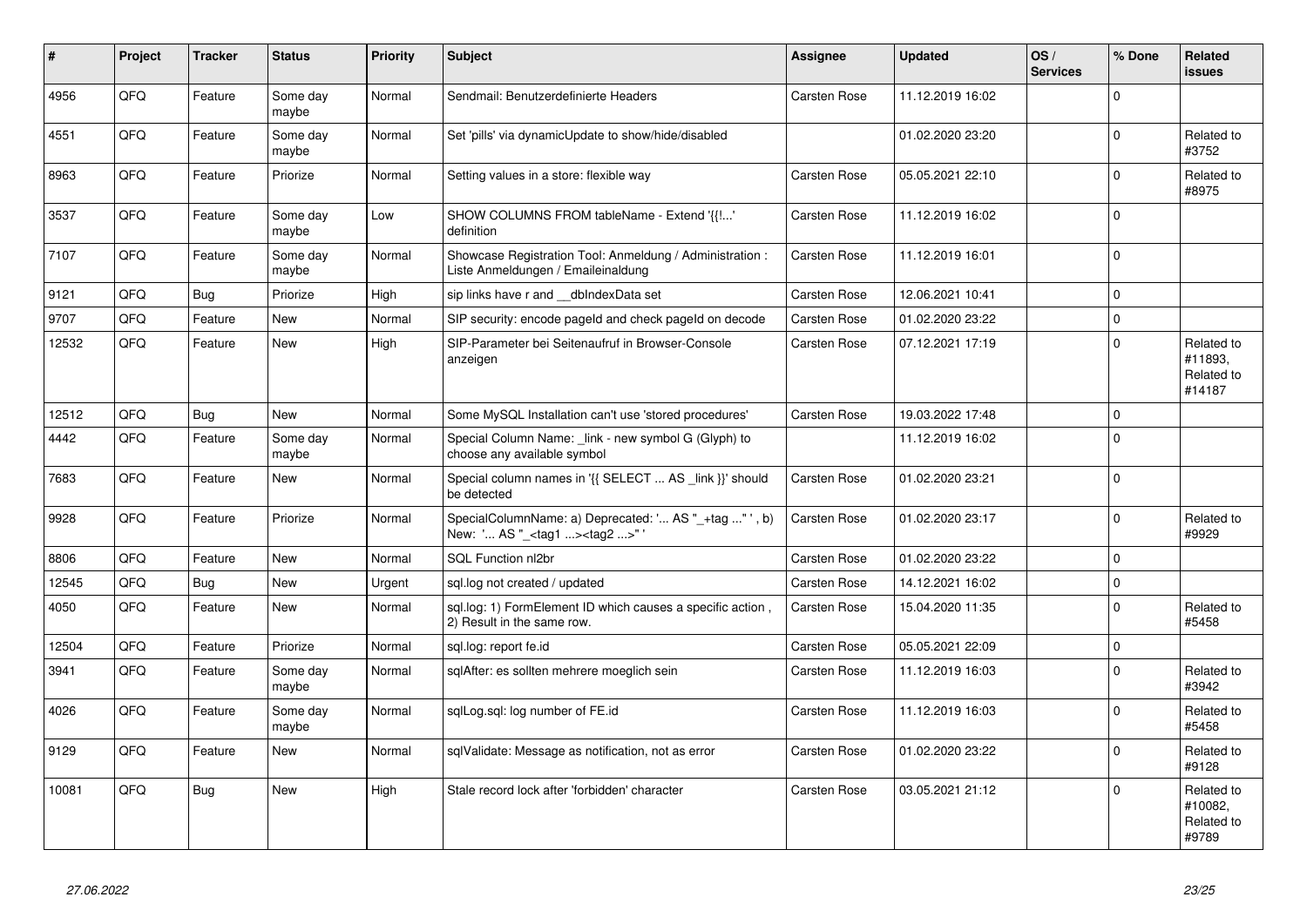| $\vert$ # | Project | <b>Tracker</b> | <b>Status</b>     | <b>Priority</b> | <b>Subject</b>                                                                                       | <b>Assignee</b>                                        | <b>Updated</b>   | OS/<br><b>Services</b> | % Done      | Related<br><b>issues</b>                      |                      |
|-----------|---------|----------------|-------------------|-----------------|------------------------------------------------------------------------------------------------------|--------------------------------------------------------|------------------|------------------------|-------------|-----------------------------------------------|----------------------|
| 9173      | QFQ     | Bug            | Priorize          | Urgent          | Stale Record Lock: Firefox                                                                           | Carsten Rose                                           | 03.05.2021 21:14 |                        | $\Omega$    | Related to<br>#9789                           |                      |
| 12413     | QFQ     | Feature        | <b>New</b>        | Normal          | STORE_TYPO3: enhance for {{be_users.email:T}},<br>{{fe users.email:T}}                               | Carsten Rose                                           | 03.05.2021 20:45 |                        | $\Omega$    | Related to<br>#12412,<br>Related to<br>#10012 |                      |
| 11775     | QFQ     | Feature        | <b>New</b>        | Normal          | Subrecord Tooltip pro Feld                                                                           | Carsten Rose                                           | 18.12.2020 15:22 |                        | $\mathbf 0$ | Related to<br>#11955                          |                      |
| 3432      | QFQ     | Feature        | <b>New</b>        | Normal          | subrecord: dynamicUpdate                                                                             | Carsten Rose                                           | 11.06.2020 21:10 |                        | $\mathbf 0$ | Related to<br>#5691                           |                      |
| 8187      | QFQ     | Feature        | <b>New</b>        | Normal          | Subrecord: enable/hide new button - make new/edit/delete<br>customizeable.                           | Carsten Rose                                           | 06.03.2021 18:44 |                        | $\Omega$    | Related to<br>#11326                          |                      |
| 11955     | QFQ     | Feature        | New               | Normal          | subrecord: new title option to set <th> attributes - e.g. to<br/>customize tablesorter options.</th> | attributes - e.g. to<br>customize tablesorter options. | Carsten Rose     | 03.05.2021 20:47       |             | $\mathbf 0$                                   | Related to<br>#11775 |
| 12135     | QFQ     | Feature        | <b>New</b>        | Normal          | Subrecord: Notiz                                                                                     |                                                        | 24.04.2021 16:58 |                        | $\mathbf 0$ |                                               |                      |
| 7281      | QFQ     | Bug            | Some day<br>maybe | Normal          | Subrecords: on large screen separator line too short                                                 |                                                        | 01.02.2020 23:19 |                        | $\Omega$    |                                               |                      |
| 7574      | QFQ     | Bug            | <b>New</b>        | Normal          | Substitute error: form element not reported / dont parse<br>Form.note                                | Carsten Rose                                           | 01.02.2020 23:21 |                        | $\Omega$    |                                               |                      |
| 12477     | QFQ     | Feature        | <b>New</b>        | Normal          | Support for refactoring: Form, FormElement, diverse<br>Tabellen/Spalten, tt-content Records          | Carsten Rose                                           | 03.05.2021 20:45 |                        | $\mathbf 0$ |                                               |                      |
| 12520     | QFQ     | Bug            | <b>New</b>        | Normal          | Switch FE User: still active even FE User session expired                                            | <b>Carsten Rose</b>                                    | 19.03.2022 17:48 |                        | $\mathbf 0$ |                                               |                      |
| 10114     | QFQ     | Feature        | <b>New</b>        | High            | Symbol (Link): 'G:' (Glyphicon) replaced by 'i:' (icon)                                              |                                                        | 07.12.2021 17:19 |                        | $\Omega$    | Related to<br>#3797,<br>Related to<br>#4194   |                      |
| 4258      | QFQ     | Feature        | Some day<br>maybe | High            | <b>System Defaults: Forms</b>                                                                        | Carsten Rose                                           | 03.05.2021 21:14 |                        | $\mathbf 0$ |                                               |                      |
| 14304     | QFQ     | <b>Bug</b>     | New               | Normal          | table sorter view safer does not work                                                                | Carsten Rose                                           | 10.06.2022 11:49 |                        | $\mathbf 0$ |                                               |                      |
| 10745     | QFQ     | Feature        | Some day<br>maybe | Normal          | <b>Tablesorter Excel Export</b>                                                                      | Carsten Rose                                           | 16.09.2021 15:09 |                        | $\Omega$    |                                               |                      |
| 9130      | QFQ     | Feature        | Some day<br>maybe | Normal          | tablesorter: Automatic Row numbering / Zeilenummer                                                   | Benjamin Baer                                          | 01.02.2020 23:22 |                        | $\mathbf 0$ |                                               |                      |
| 11892     | QFQ     | Feature        | <b>New</b>        | Normal          | tablesorter: columns with links are hard to order - new<br>qualifier 'Y: <ord>'</ord>                | Enis Nuredini                                          | 23.03.2022 09:22 |                        | $\mathbf 0$ |                                               |                      |
| 12679     | QFQ     | Feature        | <b>New</b>        | Normal          | tablesorter: custom column width                                                                     | Carsten Rose                                           | 16.06.2021 11:10 |                        | $\mathbf 0$ |                                               |                      |
| 6970      | QFQ     | Feature        | Some day<br>maybe | Normal          | tablesorter: default fuer 'sortReset' aendern von 'Ctrl' zu 'Alt'                                    | Benjamin Baer                                          | 01.02.2020 23:21 |                        | $\mathbf 0$ |                                               |                      |